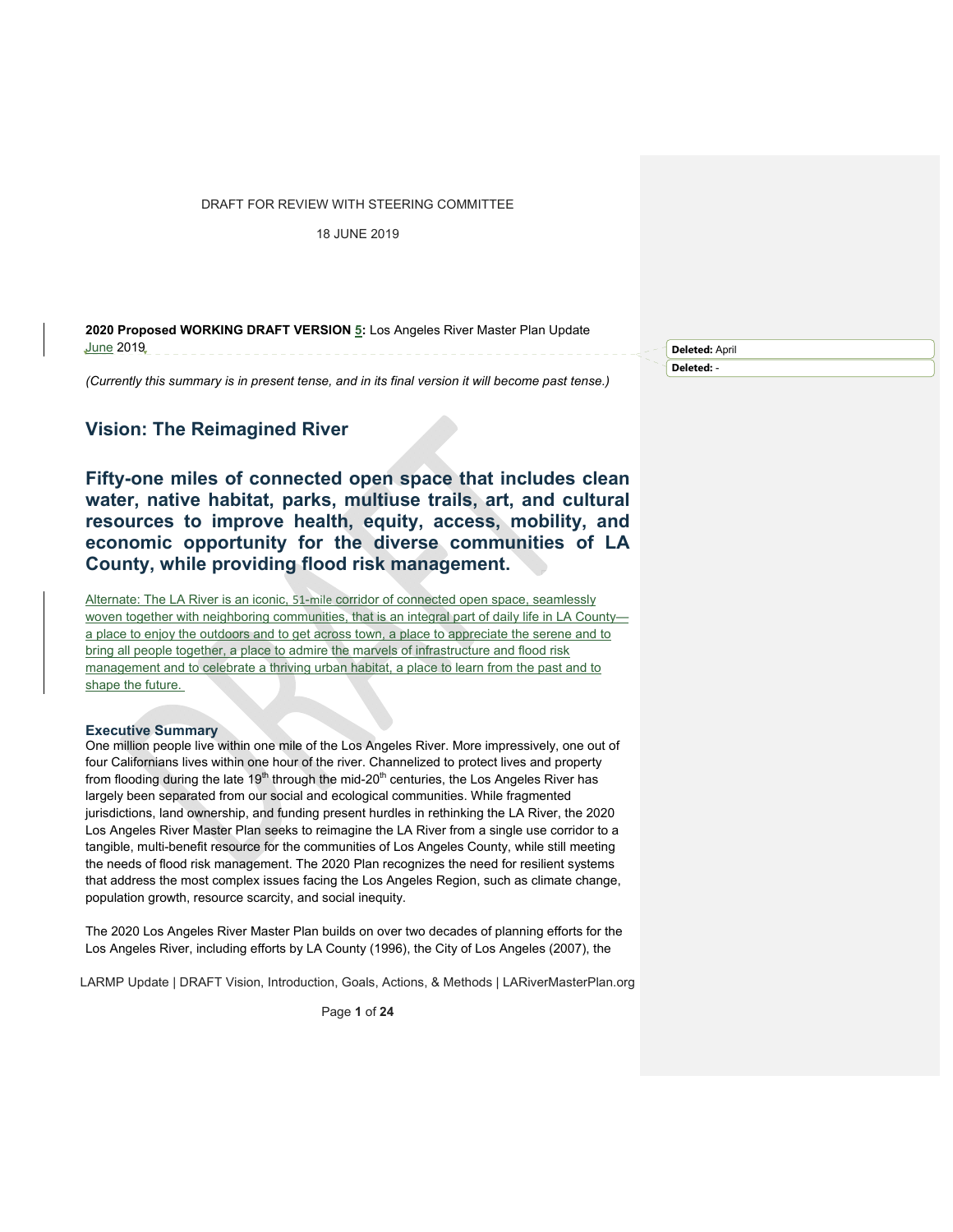18 JUNE 2019

Lower LA River Working Group (2018), and the Upper LA River and Tributaries Working Group (2019). The research and project database that forms the foundation for this plan covers over 130 planning efforts from across the watershed.

The 2020 Master Plan Update process began in 2016 with a motion by the Board of Supervisors to update the 1996 Los Angeles County LA River Master Plan. The update process, led by Los Angeles County Public Works, is supported by an Internal County Team with representatives from each LA County department. A Steering Committee of 41 members representing municipalities, non-profit organizations, or other governmental and non-governmental entities provides input and expertise in issues related to water, people, or the environment. In addition to the technical team and steering committee, the update process includes a robust public engagement program designed to provide opportunities for LA County residents to express ideas for the future of the river.

The 2020 Master Plan is based on a watershed and community approach to update the plan. This approach is unique from previous efforts in that analysis work, including ecosystem, demographic, and hydrologic studies were conducted for the entire 834 square mile watershed. Recognizing that these systemic and natural elements cannot be studied in isolation, several studies were investigated at an area larger than the watershed. This research is now publicly available and can be utilized for parallel efforts within the watershed.

There is no singular, 51-mile solution for the LA River. Projects along the river should reflect the needs and opportunities of specific reaches and provide multiple benefits that respect the needs of flood risk management while enhancing the environment and strengthening our communities through the celebration of local culture and creation of jobs. While design strategies in the Master Plan focus on elements along the main stem within and immediately adjacent to the river right-of-way,<sup>1</sup> the Master Plan's vision, goals, actions, and methods require an understanding of, and coordination with, communities, the watershed, and parallel efforts such as the Upper River and Tributaries Working Group (AB466), the Lower LA River Working Group, Metro, the Regional Water Quality Control Board, the LA County General Plan, the LA County Sustainability Plan, the LA County Regional Parks Needs Assessment, and watershed management plans. Additionally, coordination between LA County, municipalities, other governmental entities, and non-profit organizations will be necessary to achieve the robust vision and goals of this Master Plan. The Reimagined LA River relies on these collective efforts to envision the future of the LA River, its watershed, and all of LA County.

LARMP Update | DRAFT Vision, Introduction, Goals, Actions, & Methods | LARiverMasterPlan.org

Page **2** of **24**

**Deleted:** corridor

**Deleted:** interventions

<sup>&</sup>lt;sup>1</sup> The LA River Right-of-Way is within the operations and maintenance jurisdiction of Los Angeles County Public Works (Flood Control District) and the United States Army Corps of Engineers (USACE).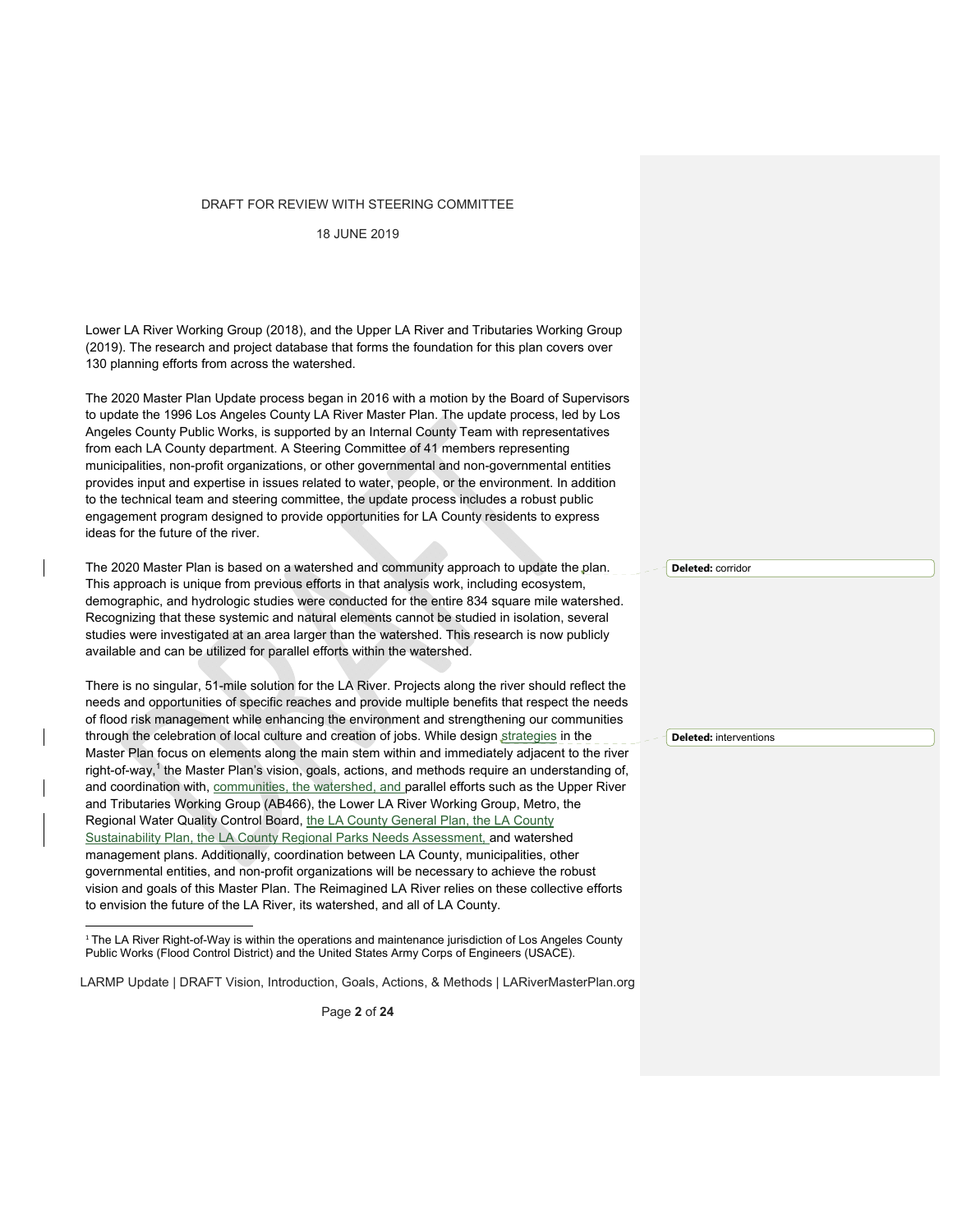18 JUNE 2019

## **Organization of the Master Plan Document**

The 2020 LA River Master Plan is organized based on a series of goals, actions, and methods. Each goal represents an active future priority for the LA River. These goals, which include many principles from previous or parallel planning efforts, guide policy and project development throughout the Master Plan.

Within each goal, a series of actions describes steps that should be taken to achieve the goal. Actions include a series of tangible methods that describe specific ways to reach the goals. In many cases, actions are related to specific LA County Departments and their missions. The realization of the goals will require collaboration between many LA County departments.

# **Role of the County and Coordination**

Similar to the 1996 LA River Master Plan, the 2020 Plan will be used to guide all departments of LA County in decision making for LA River projects and facilities owned, operated, funded, permitted, and/or maintained by the County. Other agencies and municipalities are encouraged to adopt the LA River Master Plan for their jurisdictions and communities and partner with LA County in making the Reimagined River a reality.

The LA River Master Plan will help ensure a Reimagined LA River by:

- **Establishing a comprehensive long-term vision for the river that is based on** robust community engagement.
- Utilizing a goal-based framework for policy and design.
- Identifying goals, actions, and methods that will be undertaken by LA County along the LA River corridor and throughout the watershed to achieve the vision for the river.
- Identifying strategic partnerships between LA County and other entities that will be needed meet the full realization of the goals, actions, and methods.
- Identifying how LA County can support other entities in meeting the goals,
- actions, and methods.
- Promoting design excellence.

Public Works shall establish an implementation team responsible for ongoing coordination after the completion of the Master Plan.

LARMP Update | DRAFT Vision, Introduction, Goals, Actions, & Methods | LARiverMasterPlan.org

Page **3** of **24**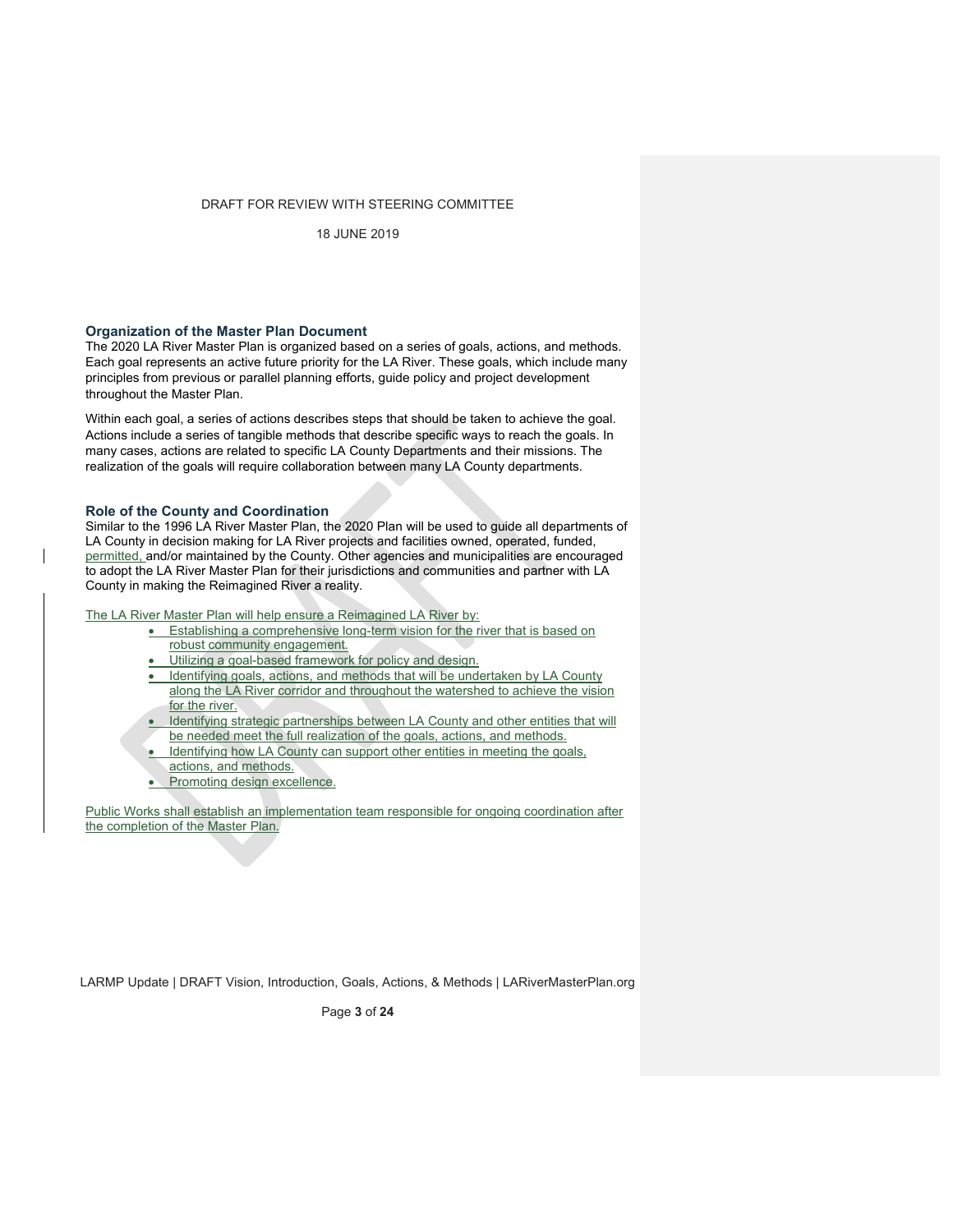18 JUNE 2019

# **Working Table of Contents**

## *FRONT MATTER*

Table of Contents, Acknowledgements, Letter of adoption/resolution

# *SECTION I: INTRODUCTION*

(Chapter 1) Executive Summary How to Use This Document Vision and Goals (Introduction) Planning Timeline (Chapter 2) Master Plan 2020 1996 Plan Info/Summary Literature Review and Planning Context  $J$ <u>urisdictions</u> Central Themes

# **Deleted:** Players and **Deleted:**

## *SECTION II: CONTEXT*

Process

(Chapter 3) History of the River (Chapter 4) Existing Conditions Summary River Ruler System Inventory and Analysis (Chapter 5) Engagement Summary

## **SECTION III: THE FUTURE OF THE LA RIVER**

(Chapter 6) Goals and Needs (Chapter 7) Opportunities (Chapter 8) Design Framework Site Selection Foundational Principles  $\overline{\text{Kit of Parts}}$  = = = = = Common Elements Projects

**Deleted:** Water, People, and Environment

**Deleted:** (Chapter 6) Gaps: Needs and Opportunities ¶

**Deleted:** Programmatic Strategy,

**Deleted:** , Deployment

**Deleted:** Goals

LARMP Update | DRAFT Vision, Introduction, Goals, Actions, & Methods | LARiverMasterPlan.org

Page **4** of **24**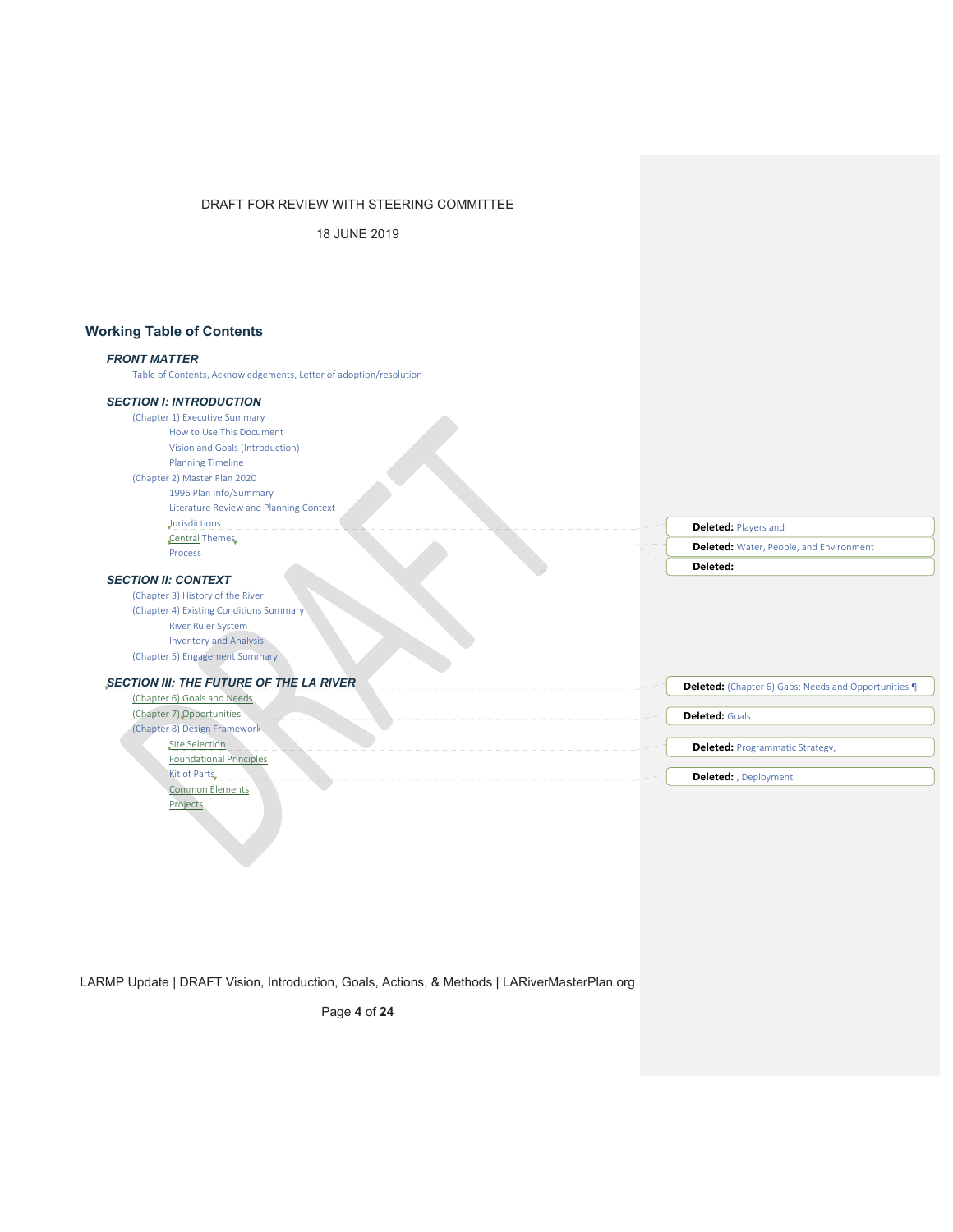18 JUNE 2019

## *SECTION IV: IMPLEMENTATION*

(Chapter 9) Public Stewardship (Chapter 10) System Management Supervisory Authorities Working Agreements **Partnerships** Reach Management (Chapter 11) Operations and Maintenance Flood Risk Management Open Space Security (Chapter 12) Funding Sources (Chapter 13) Implementation and Funding Matrix

## *BACKMATTER*

Table of Figures Glossary

Endnotes and Bibliography

## *APPENDICES (SEPARATE DOCUMENTS)*

*VOLUME I: LA RIVER DESIGN GUIDELINES* 

*VOLUME II: TECHNICAL BACKUP DOCUMENTS*

LARMP Update | DRAFT Vision, Introduction, Goals, Actions, & Methods | LARiverMasterPlan.org

Page **5** of **24**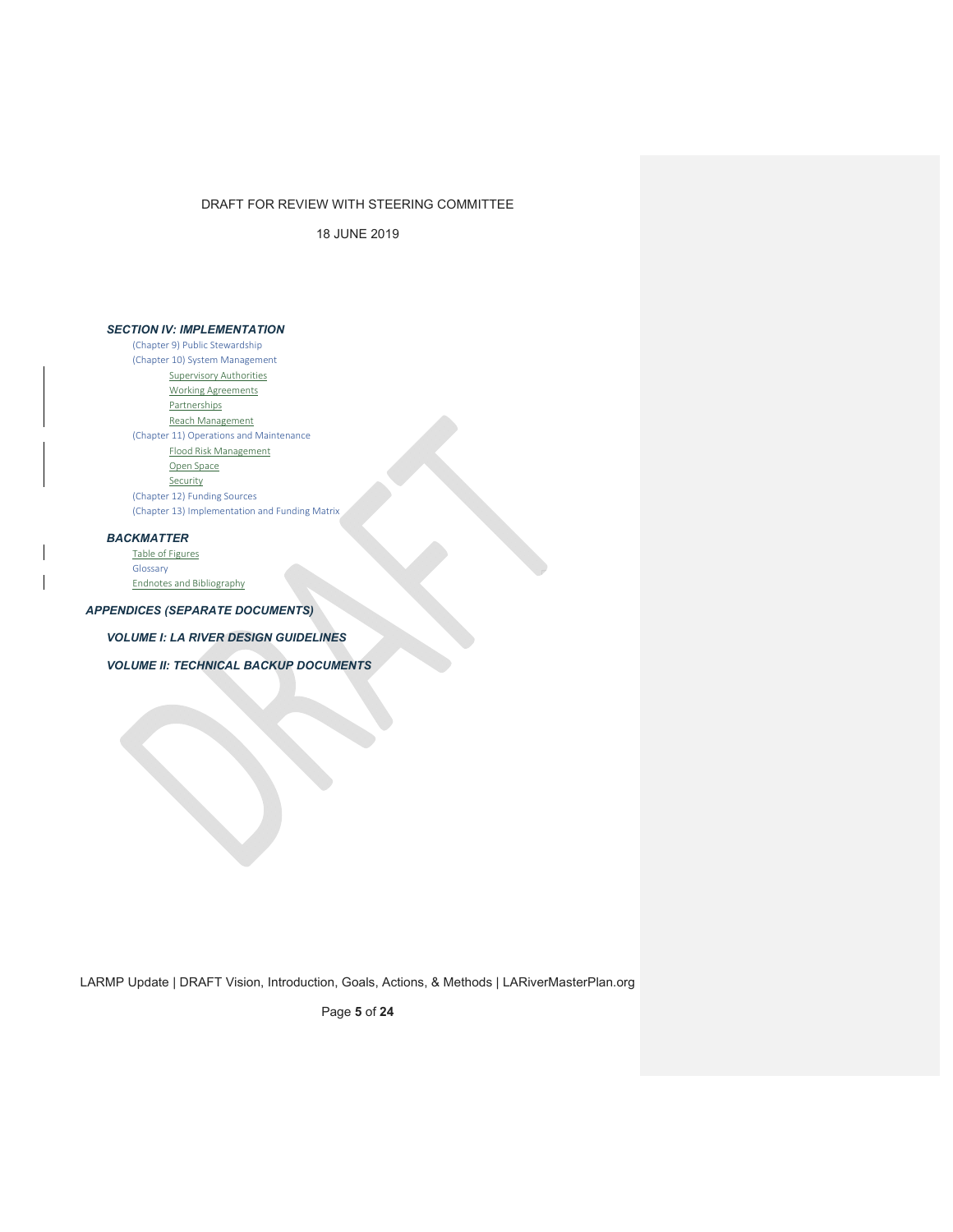18 JUNE 2019

## **1. Goal: Reduce flood risk and improve resiliency.**

The LA River did not always look like it does today. In the mid 1800's, the LA River was a braided stream that, during wet weather events, spread out over vast amounts of flat land. As agricultural diversions, transportation infrastructure, and cities grew around the river, this vast floodplain was encroached upon by buildings and roads. After years of devastating floods, it was engineered into a concrete channel with basins, dams, levees, and floodwalls to move stormwater as quickly as possible to the Pacific Ocean and reduce flood risk to these communities. Not all areas of the river have equal flood capacity. In some areas, low channel capacity makes the probability of a flood in any given year as high as 25 percent. This is partially due to deferred operations and maintenance caused by funding constraints. There will always be financial and physical limits to flood risk infrastructure. Therefore, we must strive for resilient communities that can respond to extreme flood events that exceed the river channel's capacity. With the threat of a changing climate, the importance of reducing flood risk increases as the frequency and intensity of extreme storms change.

- *1.1. Increase capacity of the river in high risk areas and provide flood risk management to at least the one-percent ("100-year") flood event.* 
	- 1.1.1. Prioritize natural features and processes for flood risk reduction.
	- Purchase or otherwise reclaim land along the channel and immediately adjacent floodplain areas to increase  $1.1.2.$ floodplain areas.
	- 1.1.3. Widen and deepen the channel or raise levees.
	- 1.1.4. Build bypass channels and tunnels.
	- 1.1.5. Manage sediment in the river channel and before it accumulates in the river channel.
	- 1.1.6. Manage vegetation and remove invasive plants.
	- 1.1.7. Retrofit infrastructure and other obstructions, such as bridges, to remove hydraulic constrictions.

#### *1.2. Reduce flows into the river.*

- 1.2.1. Fvaluate regional scale upstream flood detention basins.
- $1.2.2.$ Manage dry-weather flows to discourage the growth of invasive and non-native vegetation within the flood channel.

**Deleted:** <#>Ensure all development within the watershed incorporates low impact development techniques.¶

**Deleted:** <#>Coordinate with Watershed Management Programs/Enhanced Watershed Management Programs (E/WMPs) and other watershed management efforts to expand stormwater conservation for groundwater recharge, increase distributed stormwater capture, and reduce effective imperviousness in the watershed.¶

## **Deleted:** <#>.

#### **Deleted:** *<#>Increase capacity of the river in high risk areas and provide flood risk management to at least the 100-year flood event.¶*

*<#>*Prioritize natural features and processes for flood risk reduction.¶

*<#>*Purchase or otherwise reclaim land along the channel and immediately adjacent floodplain areas.¶

*<#>*Widen and deepen the channel or raise levees.¶

*<#>*Build bypass channels and tunnels. ¶

*<#>*Manage sediment in the river channel and before it

accumulates in the river channel.¶

*<#>*Manage vegetation and remove invasive plants.¶

LARMP Update | DRAFT Vision, Introduction, Goals, Actions, & Methods | LARiverMasterPlan.org

Page **6** of **24**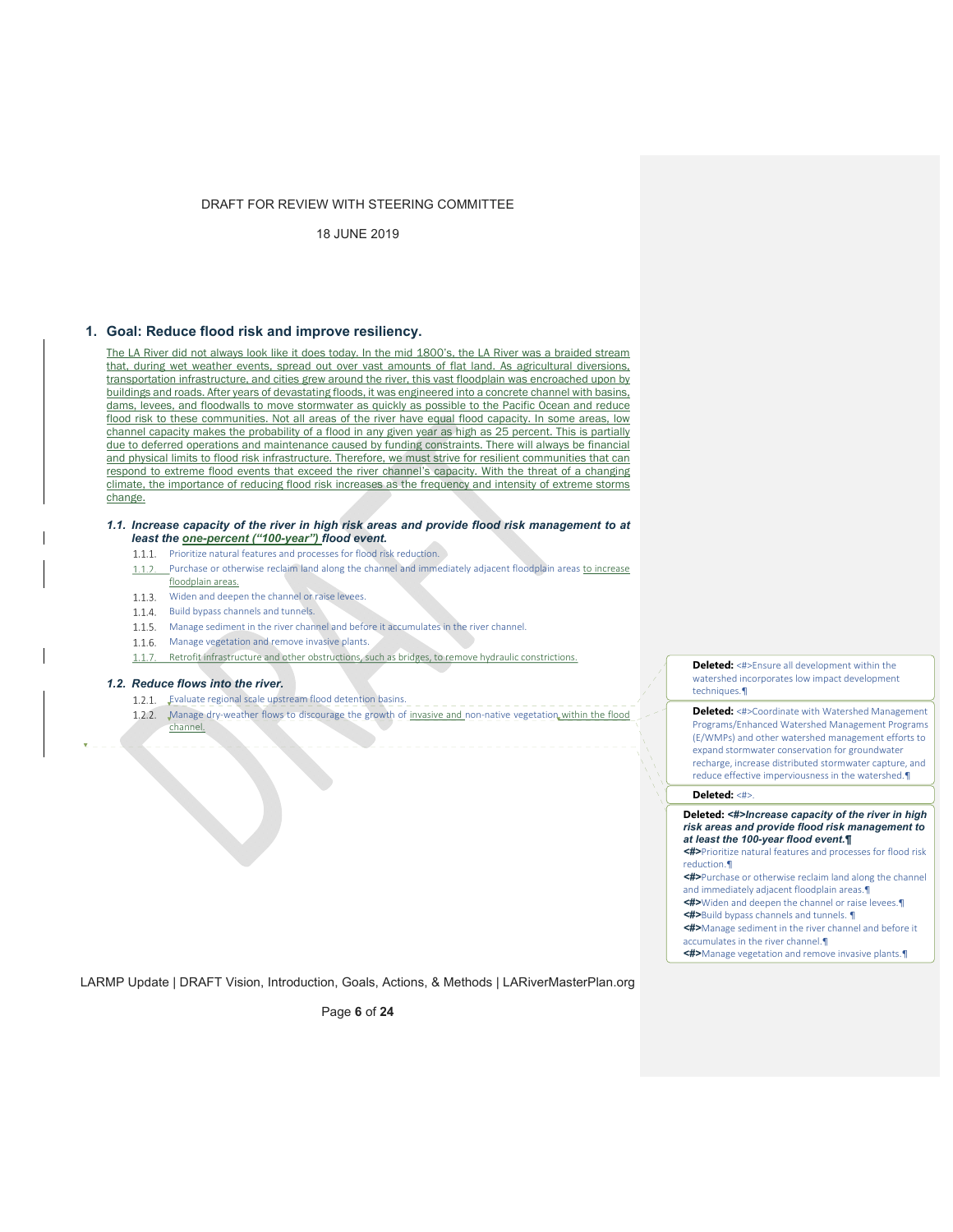18 JUNE 2019

#### *1.3. Include climate change research in the planning process for new projects along the river.*

- 1.3.1. Conduct inter-institutional study on climate change impacts in the LA Basin and how they impact hydrology and sea level rise.
- 1.3.2. Apply latest accepted climate change prediction models in flood risk reduction planning.

## *1.4. Improve and refine emergency preparedness.*

- 1.4.1. Increase awareness of the hazards associated with high flows in the river.
- 1.4.2. Develop appropriate Emergency Action Plans that cover specific areas of the river where needed, including the dams and levees along the mainstem and the tributaries.
- 1.4.3. Conduct emergency preparedness exercises that test Emergency Action Plans. 1.4.4. Improve flood forecasting capabilities.
- 
- 1.4.5. Refine warning and monitoring criteria for the river corridor.
- 1.4.6. Develop appropriate warning systems such as sirens, lights, or geo-targeted text message alerts to inform users of impending rain or rising water.
- 1.4.7. Develop flood-specific evacuation plans.
- 1.4.8. Consider and plan for evacuation of communities in floodplains, with particular attention to special needs populations.
- Evaluate critical infrastructure and facilities located in the floodplain and reduce vulnerability to flood hazards.
- 1.4.10. Review and revise policies regarding closing the river trail during storms.
- 1.4.11. Assist local law enforcement and emergency responders in developing emergency response/evacuation plans for river adjacent communities and river users.
- 1.4.12. Encourage adjacent river communities to develop personalized evacuation plans.

#### *1.5. Increase public awareness of flood hazards and river safety.*

- 1.5.1. Develop a website to assist in educating other agencies, cities, and the general public on river issues (including
- flood risk management and dangers posed by the river during heavy rainfall events).  $\Box$
- 1.5.2. Post consistent signage and communication about flood risk and river safety on bridges and access points.
- 1.5.3. Develop and implement an educational program on flood and river safety.
- 1.5.4. Encourage residents and businesses in the floodplain to consider purchasing flood insurance.

## *1.6. Improve facility operations and maintenance.*

- Expand coordination between responsible agencies and consolidate responsibilities under the Flood Control District through divestiture to streamline O&M, facility management, funding, and permitting.
- 1.6.2. Review and update operations and maintenance protocols and best practices
- 1.6.3. Implement new technologies such as real-time monitoring, reporting, and controls.

1.6.4. Implement dam and levee safety programs that ensure the flood management infrastructure delivers their intended benefits while reducing risks to people, property and the environment through continuous assessment, communication and management.

LARMP Update | DRAFT Vision, Introduction, Goals, Actions, & Methods | LARiverMasterPlan.org

Page **7** of **24**

#### **Deleted:** floods

**Deleted:** (EAPs) **Deleted:** the EAPs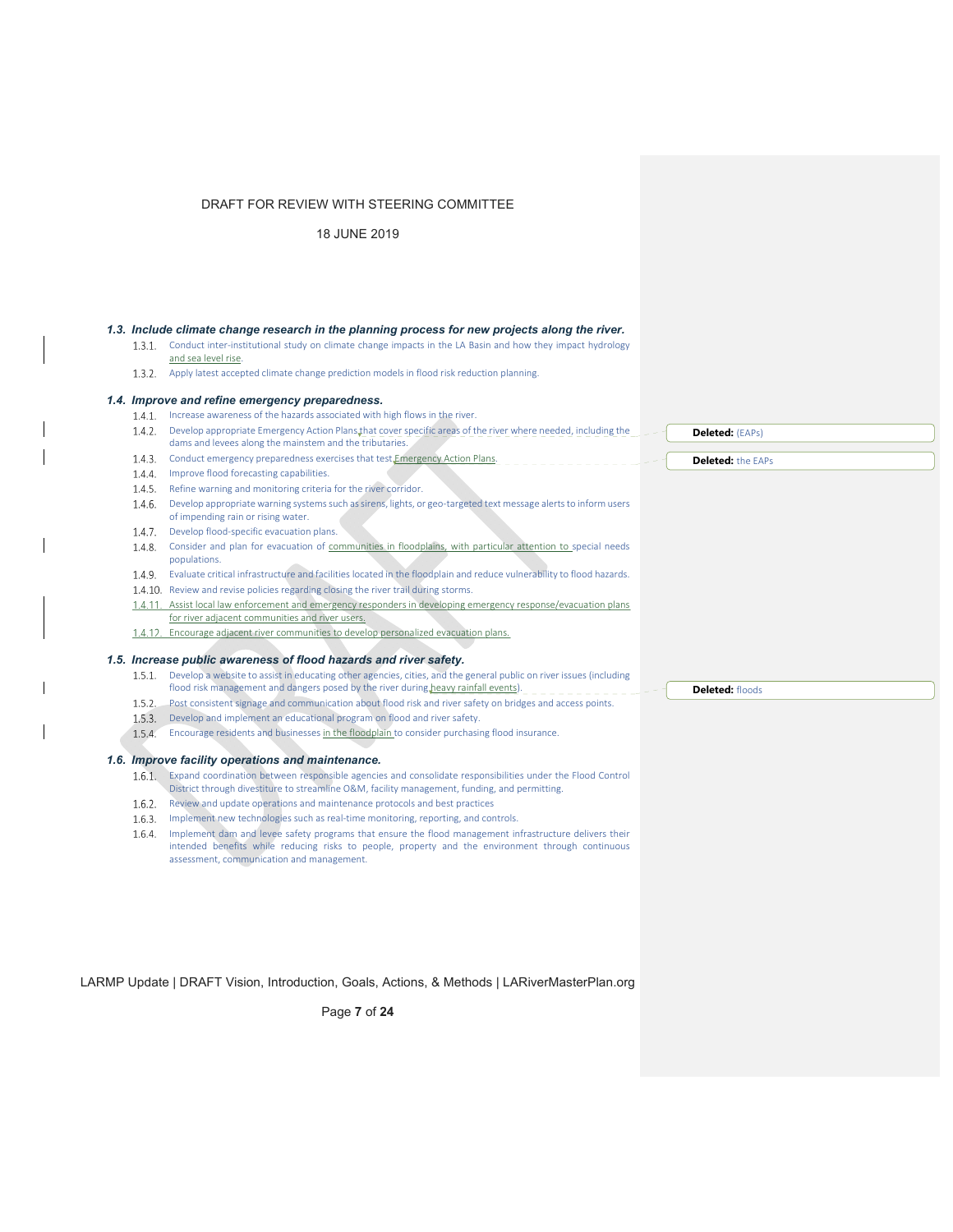18 JUNE 2019

## *1.7. Implement regionally consistent floodplain management practices.*

- 1.7.1. Establish partnerships among the various levels of government to develop minimum floodplain regulatory requirements.
- 1.7.2. Update and improve hydrologic data and models for the LA River watershed.
- 1.7.3. Update and improve flood inundation mapping.

 $\overline{\phantom{a}}$ 

- 1.7.4. Manage floodplain development according to the National Flood Insurance Program.
- 1.7.5. Encourage only flood resilient projects in the floodplain.
- 1.7.6. Encourage acquisition of land within the floodplain to serve as a buffer for flooding.

**Deleted:** hydrology

**Deleted:** buy back **Deleted:** areas

LARMP Update | DRAFT Vision, Introduction, Goals, Actions, & Methods | LARiverMasterPlan.org

Page **8** of **24**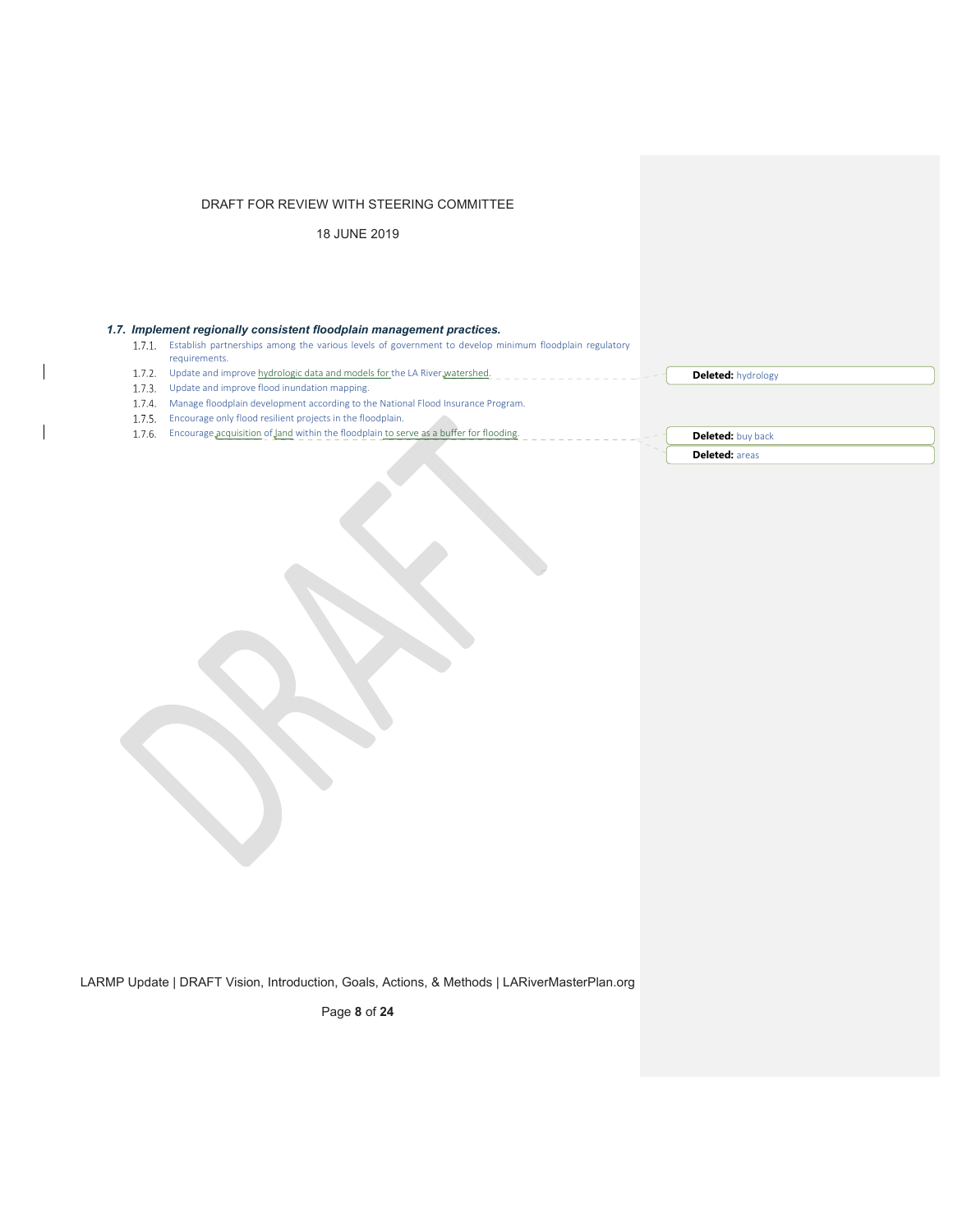18 JUNE 2019

## **2. Goal: Provide equitable, inclusive, and safe parks, open space, and trails.**

Members of the community identified walking and bicycling as the top two activities they participate in along the river—with combined participation greater than all other activities combined. Yet, 61% said they do not use the river due to safety concerns, identified by 61% of participants. This is apparent when looking at available parks and trails. Twelve of seventeen cities along the LA River do not meet the World Health Organization's minimum standards of 2.2 acres of parks per thousand people, and only 31 of the river's 51 miles have trails. By aiming to provide 51 miles of safe, connected open space, the LA River can be a valued recreational resource for the surrounding communities in LA County.

#### *2.1. Create 51 miles of connected open space.*

- 2.1.1. Create a park setting along the entire river utilizing this plan's design guidelines (*LA River Design Guidelines*).
- 2.1.2. Utilize river channel right-of-way and adjacent areas to increase park space.
- 2.1.3. Promote the river as a greenway spine of the larger LA County regional parks, multi-use trails, habitat, and open space network.
- 2.1.4. Use river areas to assist in ensuring all LA County residents live within a 1/2 mile of a park.
- 2.1.5. Create two new regional parks south of Downtown LA and one new regional park west of Sepulveda Basin, while continuing the development of large regional parks currently underway.
- 2.1.6. Provide amenities and experiences in existing and new park spaces that are not currently available at nearby parks and increase unique programming along the river corridor.
- 2.1.7. Preserve and create viewsheds along the river, between adjacent neighborhoods and the river, and from bridges over the river.
- 2.1.8. Secure ongoing and long-term funding for land acquisition, construction, and maintenance of additional parks and recreational facilities.
- 2.1.9. Increase recreation uses within the corridor where compatible with ecological function.

#### *2.2. Complete the LA River Trail so that there is a continuous bicycle and pedestrian route along the entire river, on both sides.*

- 2.2.1. In places where right of way is too narrow for a river trail, pursue easements on adjacent property to complete the trail or utilize bridges, platforms, or cantilevers.
- 2.2.2. Increase the extent of multi-use trails parallel to the river with separate paths for active transport, pedestrians, and equestrians in areas of high traffic.
- 2.2.3. Provide bicycle parking and encourage bicycle rental facilities along the river.
- 2.2.4. Develop signage and curriculum that promotes the benefits of using the river trail for recreation and improved health.
- 2.2.5. Include shade trees and shade structures along the trail.

LARMP Update | DRAFT Vision, Introduction, Goals, Actions, & Methods | LARiverMasterPlan.org

Page **9** of **24**

#### **Deleted:** .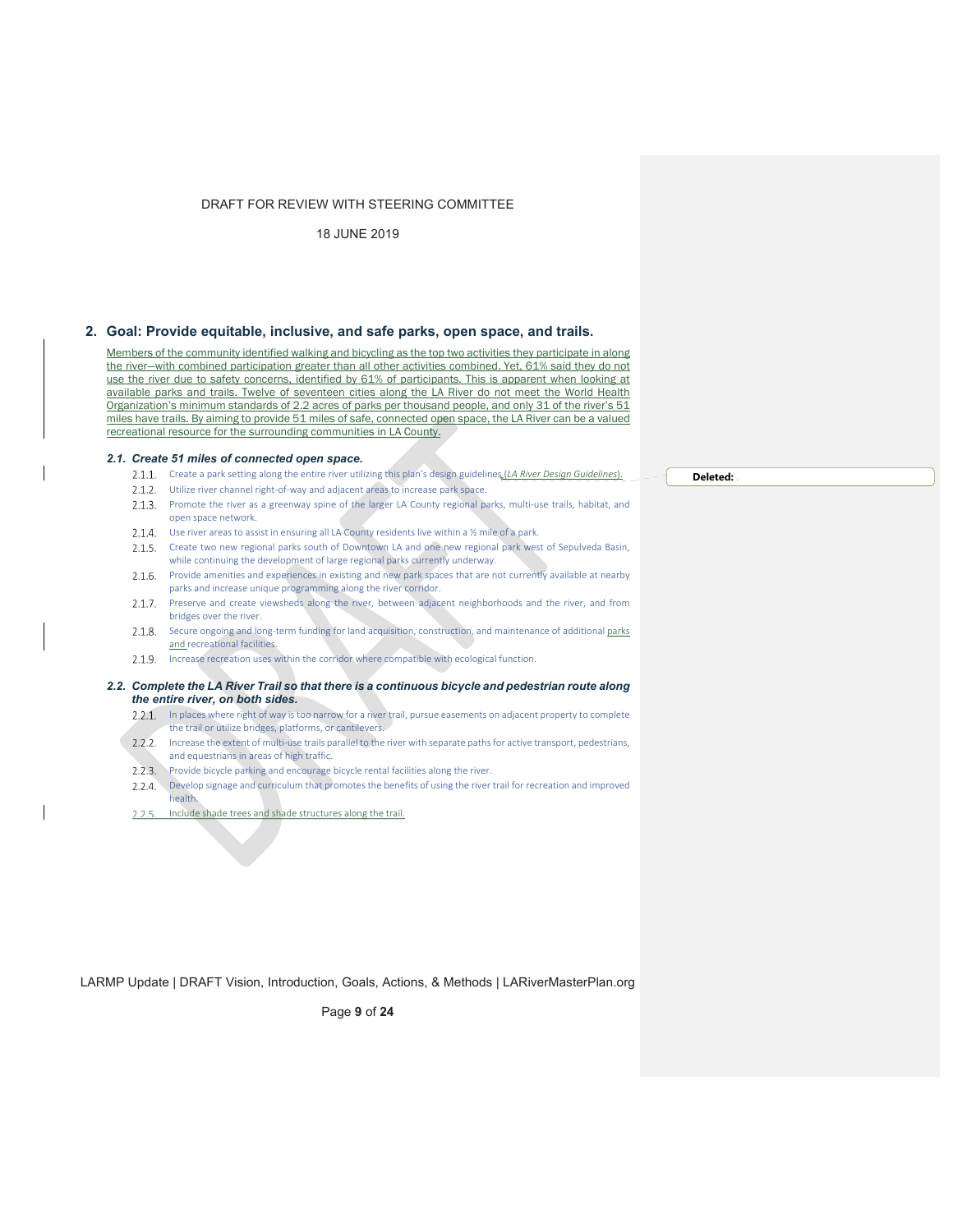18 JUNE 2019

#### *2.3. Provide support facilities at a regular cadence along the length of the river, on both sides.*

- 2.3.1. Ensure there is a shaded place to rest every half mile, on average, along the river.
- 2.3.2. Ensure there is access to a public restroom every mile, on average, along the river.
- Ensure there is wayfinding information at river access points and every half mile, on average, along the river. 2.3.4. Supplement County facilities and services with concessionaire agreements for food, convenience item sales, recreation equipment rentals, recreation instruction, and guided tours.
- 2.3.5. Ensure there are trash receptacles at a regular cadence along the river on both sides.

## *2.4. Ensure design excellence within and along the river corridor.*

- 2.4.1. Utilize unified design guidelines for adjacent parks and river amenities that are flexible enough to reflect the diversity of local communities *(LA River Design Guidelines)*.
- 2.4.2. Encourage local jurisdictions to adopt this plan's design guidelines (*LA River Design Guidelines*).
- 2.4.3. Require this plan's guidelines *(LA River Design Guidelines)* be followed for all projects permitted by the County,
- constructed on County property, or funded by the County.

#### *2.5. Encourage compatibility of the river and adjacent land uses.*

- 2.5.1. Encourage the entire river channel and corridor to be zoned as open space.
- 2.5.2. Encourage the re-zoning of incompatible land uses, such as waste sites, adjacent to the river, where feasible.
- 2.5.3. Develop buffering strategies to mitigate air quality and other impacts of incompatible uses, such as industrial uses, that are expected to remain adjacent to the river.
- 2.5.4. Use County and local development and zoning review processes to ensure compatibility and, where feasible, add new river‐adjacent amenities.

#### *2.6. Repurpose single-use spaces, such as power-line easements, rail rights-of-way, or flood infrastructure, to serve multiple functions such as multi-use trails or habitat.*

- 2.6.1. Develop master agreements with utilities for easements to maximize use of ground space under overhead or above buried utility lines for parks, open space, and trails.
- 2.6.2. Discuss options to create multi-use space with private rail companies.
- 2.6.3. Foster opportunities for urban agriculture to encourage access to local healthy foods.

#### *2.7. Promote life safety along the river.*

- 2.7.1. Improve safety signage, including what to do in an emergency.
- 2.7.2. Utilize this plan's consistent 51-mile marker system (0 at Long Beach, 51 at Canoga Park) to assist response
- teams in locating emergencies along the river.
- 2.7.3. Ensure anchor points for swift water rescue teams.
- 2.7.4. Remove hazards and dangerous objects, such as old fencing, metal, or debris, from the river corridor.

LARMP Update | DRAFT Vision, Introduction, Goals, Actions, & Methods | LARiverMasterPlan.org

Page **10** of **24**

**Deleted:** . **Deleted:** .

**Deleted:** farming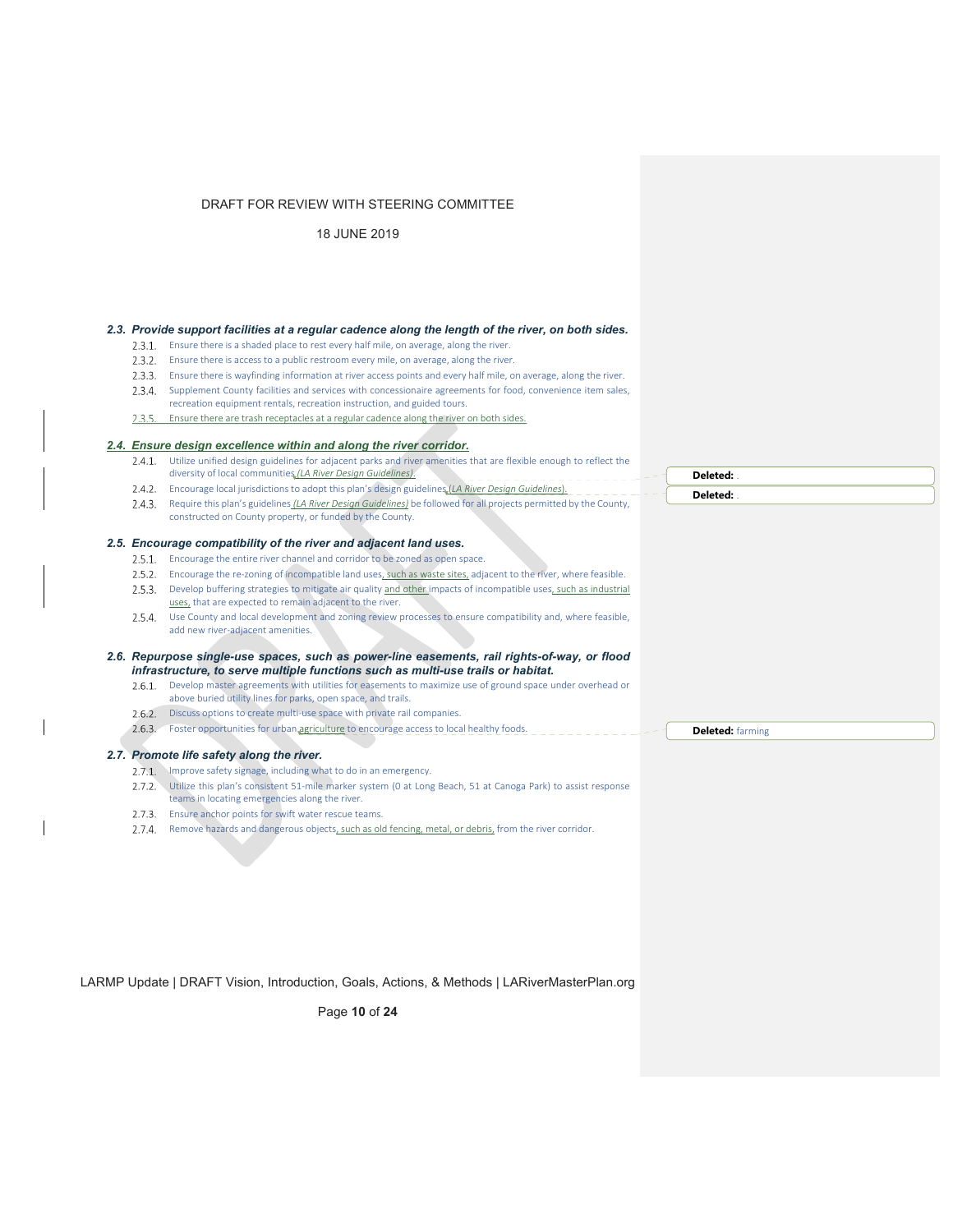18 JUNE 2019

## *2.8. Promote public safety along the river.*

- 2.8.1. Coordinate with the River Rangers program.
- 2.8.2. Ensure adequate and consistent lighting along the river trail that complies with guidelines to reduce light pollution.
- 2.8.3. Ensure emergency phones are located along the river trail.
- Utilize CPTED (Crime Prevention Through Environmental Design) principles in projects.
- Encourage adjacent neighborhood watch groups to include the river in their area of influence.
- 2.8.6. Consider the use of video monitoring systems in isolated locations.

LARMP Update | DRAFT Vision, Introduction, Goals, Actions, & Methods | LARiverMasterPlan.org

Page **11** of **24**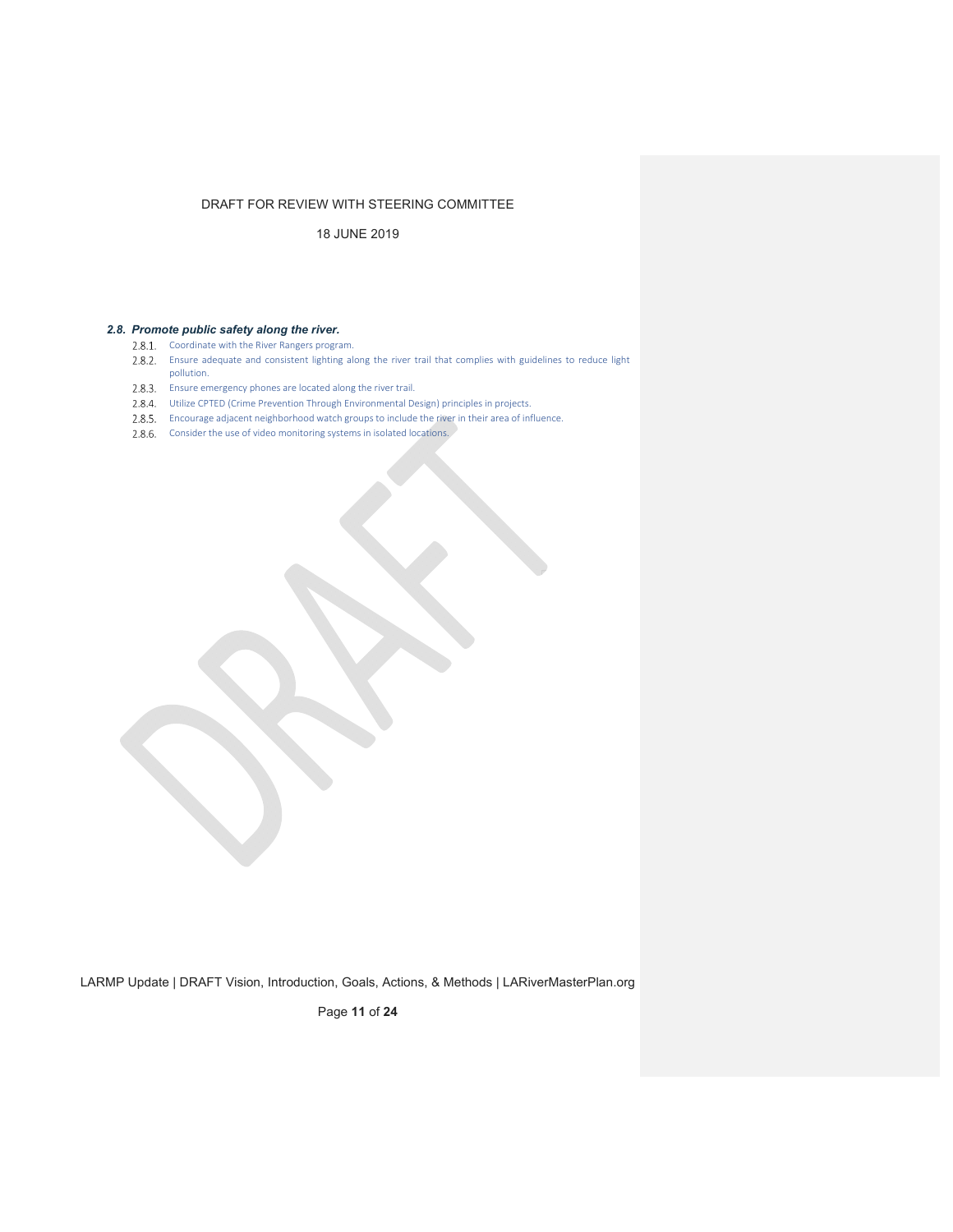18 JUNE 2019

## **3. Goal: Support healthy, connected ecosystems.**

The LA River watershed sits within one of the world's most diverse Mediterranean biodiversity hotspots. Due to urbanization, the region has the largest number of endangered and threatened species and species of special concern in the contiguous 48 states. The river as an ecosystem has been altered from its historic state, first through agriculture and irrigation and later through channelization. In community meetings and surveys, the issue most important to participants was protecting vulnerable plants and animals, identified as a priority by 52% of participants. Planning and development efforts along the river must create habitat areas large enough to support native ecosystems.

## *3.1. Increase ecosystem function along the river corridor.*

- 3.1.1. Prioritize projects that include improvements to ecosystem function.
- $3.1.2.$ Collaborate to collect data on ecosystem function within the LA River watershed and along the LA River corridor.
- Collaborate with scientific research teamsto increase the knowledge available about wildlife along the LA River  $3.1.3.$ and create species profiles for different conditions along the river.
- 3.1.4. Continue to track the Regional Water Quality Control Board Environmental Flows study to determine habitat opportunities.

#### *3.2. Increase plant species biodiversity and focus on the use of local California native plants in and around the river corridor.*

- 3.2.1. Develop reach specific plant species guidelines related to ecological zones along the river with keystone species to create desirable ecosystems.
- 3.2.2. Consider long-term trends, such as population growth, climate change, future water regimes, resiliency, and sustainability, to create adaptive and dynamic biodiversity plans that are resilient to the urban context.
- 3.2.3. Incentivize the creation of nurseries along the river that can supply native plants for new, large river parks.
- 3.2.4. Develop plant palettes that make the river a planned reserve for plant biodiversity as climate changes.
- 3.2.5. Actively manage and remove invasive species from the river corridor and adjacent areas utilizing best management practices.
- 3.2.6. Utilize locally sourced native seed on projects.

**Deleted:** .

LARMP Update | DRAFT Vision, Introduction, Goals, Actions, & Methods | LARiverMasterPlan.org

Page **12** of **24**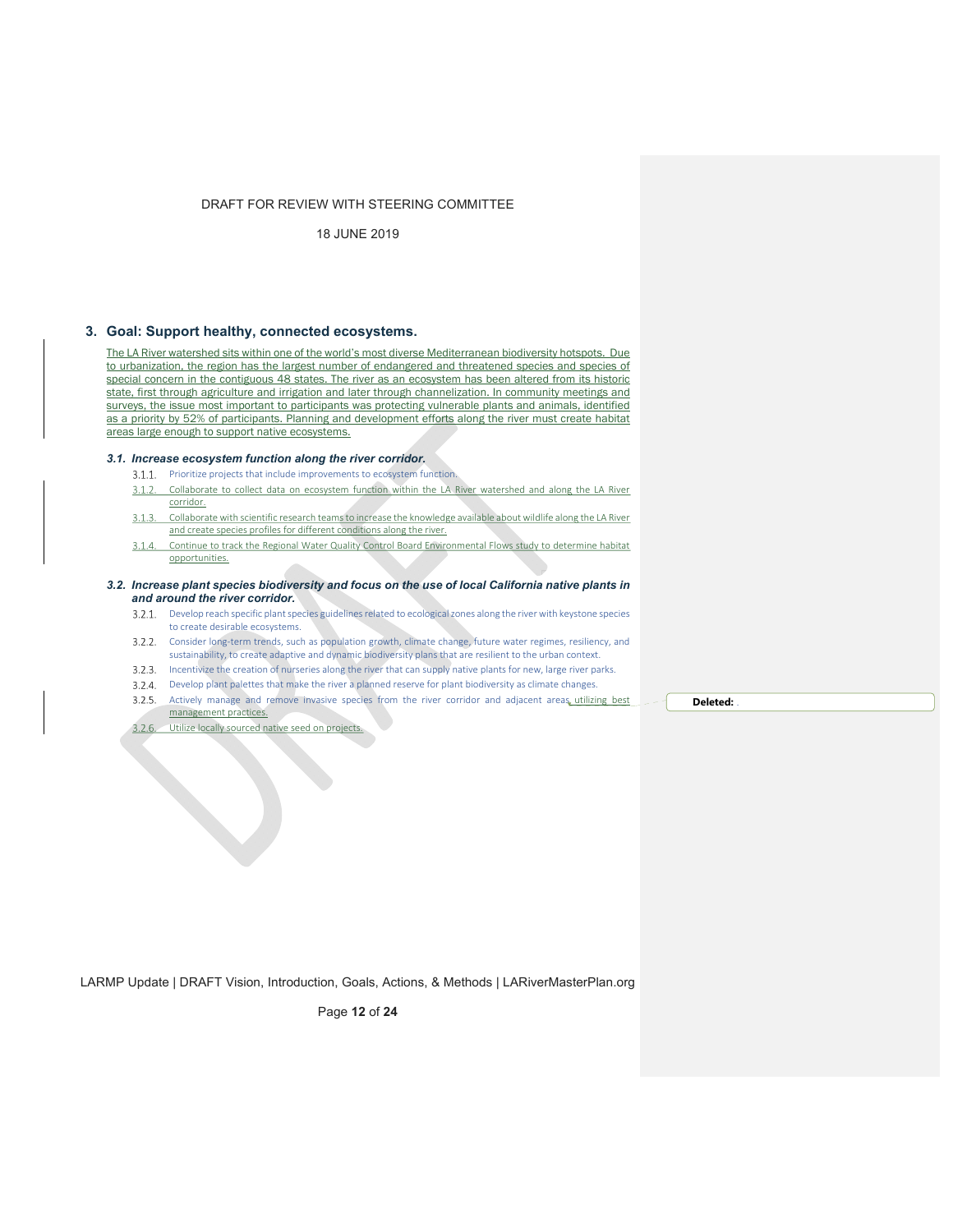18 JUNE 2019

 $\mathbf{I}$ 

 $\overline{\phantom{a}}$ 

 $\overline{\phantom{a}}$ 

| wildlife and support a diverse ecological community.                                   | 3.3. Create a connective network of habitat patches and corridors to facilitate the movement of                                                                                                                                                                                                                                |                                                             |
|----------------------------------------------------------------------------------------|--------------------------------------------------------------------------------------------------------------------------------------------------------------------------------------------------------------------------------------------------------------------------------------------------------------------------------|-------------------------------------------------------------|
| Utilize key sections of the river corridor itself to increase habitat areas.<br>3.3.1. |                                                                                                                                                                                                                                                                                                                                |                                                             |
| significant ecosystem functions.                                                       | 3.3.2. Create habitat "stepping stone" patches in areas that are densely developed and do not have existing                                                                                                                                                                                                                    |                                                             |
| 3.3.3. Promote the creation of linkages between upland and riparian ecosystems.        |                                                                                                                                                                                                                                                                                                                                |                                                             |
| habitat areas and vehicular areas.                                                     | 3.3.4. Promote the creation of vegetated buffers at the edges of existing significant habitat areas as well as between                                                                                                                                                                                                         |                                                             |
| the LA River Design Guidelines).                                                       | 3.3.5. Protect and enhance existing native, resilient, and biodiverse ecosystems (Plant communities are defined in                                                                                                                                                                                                             | <b>Deleted:</b> desirable ecosystems.                       |
| ecological function.                                                                   | 3.3.6. Support, in parallel with regional efforts, a reach specific regime for low flows in the river that contributes to                                                                                                                                                                                                      |                                                             |
| habitat.                                                                               | 3.3.7. Where possible, plant a continuous greenway of trees for increased cooling, forage, and roosting and nesting                                                                                                                                                                                                            | <b>Deleted: Plant</b>                                       |
| 3.4. Encourage cities along the river to adopt sustainability strategies.              |                                                                                                                                                                                                                                                                                                                                |                                                             |
|                                                                                        | 3.4.1. Provide technical assistance to cities seeking to develop or improve sustainability or climate plans.                                                                                                                                                                                                                   |                                                             |
| 3.4.2.                                                                                 | Encourage cities to require LEED certification, ENVISION, or comparable standards, for public projects.                                                                                                                                                                                                                        |                                                             |
| Encourage cities to utilize nature-based approaches to projects.<br>3.4.3.             |                                                                                                                                                                                                                                                                                                                                |                                                             |
| channel and adjacent lands.                                                            | 3.5. Use environmentally responsible practices for operations and maintenance of the river                                                                                                                                                                                                                                     |                                                             |
| 3.5.1. Train maintenance staff to work with native ecosystems.                         |                                                                                                                                                                                                                                                                                                                                |                                                             |
| with the Greater LA County Vector Control District.                                    | 3.5.2. Ensure pest management and vector control is incorporated early during project development and coordinated                                                                                                                                                                                                              |                                                             |
| Adopt Integrated Pest Management (IPM).<br>3.5.3.                                      |                                                                                                                                                                                                                                                                                                                                |                                                             |
| 3.5.4.<br>Limit pollution through the use of zero emission maintenance equipment.      |                                                                                                                                                                                                                                                                                                                                |                                                             |
| 3.5.5.                                                                                 | Support the development of soil systems that can improve soil moisture retention and plant health.                                                                                                                                                                                                                             |                                                             |
| 3.5.6.<br>municipalities, ecosystems, and recreation.                                  | Support water conservation strategies within the channel to balance water supply needs between                                                                                                                                                                                                                                 |                                                             |
| Eliminate the use of chemical herbicides in operations and maintenance.<br>3.5.7.      |                                                                                                                                                                                                                                                                                                                                |                                                             |
|                                                                                        |                                                                                                                                                                                                                                                                                                                                |                                                             |
|                                                                                        | 3.6. Use the river corridor as a living laboratory where ongoing innovation is encouraged.                                                                                                                                                                                                                                     |                                                             |
|                                                                                        | 3.6.1. Use pilot projects to promote innovation, such as methods for localized air pollution mitigation, renewable<br>power generation, natural solutions to water quality and runoff attenuation, increasing plant biodiversity,<br>monitoring native plants and wildlife, and the production of sustainable local resources. |                                                             |
| 3.6.2.<br>Awards Program.                                                              | Recognize exemplary projects along the LA River and watershed through the LA County Green Leadership                                                                                                                                                                                                                           | Deleted: Establish an annual awards program to<br>recognize |
|                                                                                        |                                                                                                                                                                                                                                                                                                                                |                                                             |

LARMP Update | DRAFT Vision, Introduction, Goals, Actions, & Methods | LARiverMasterPlan.org

Page **13** of **24**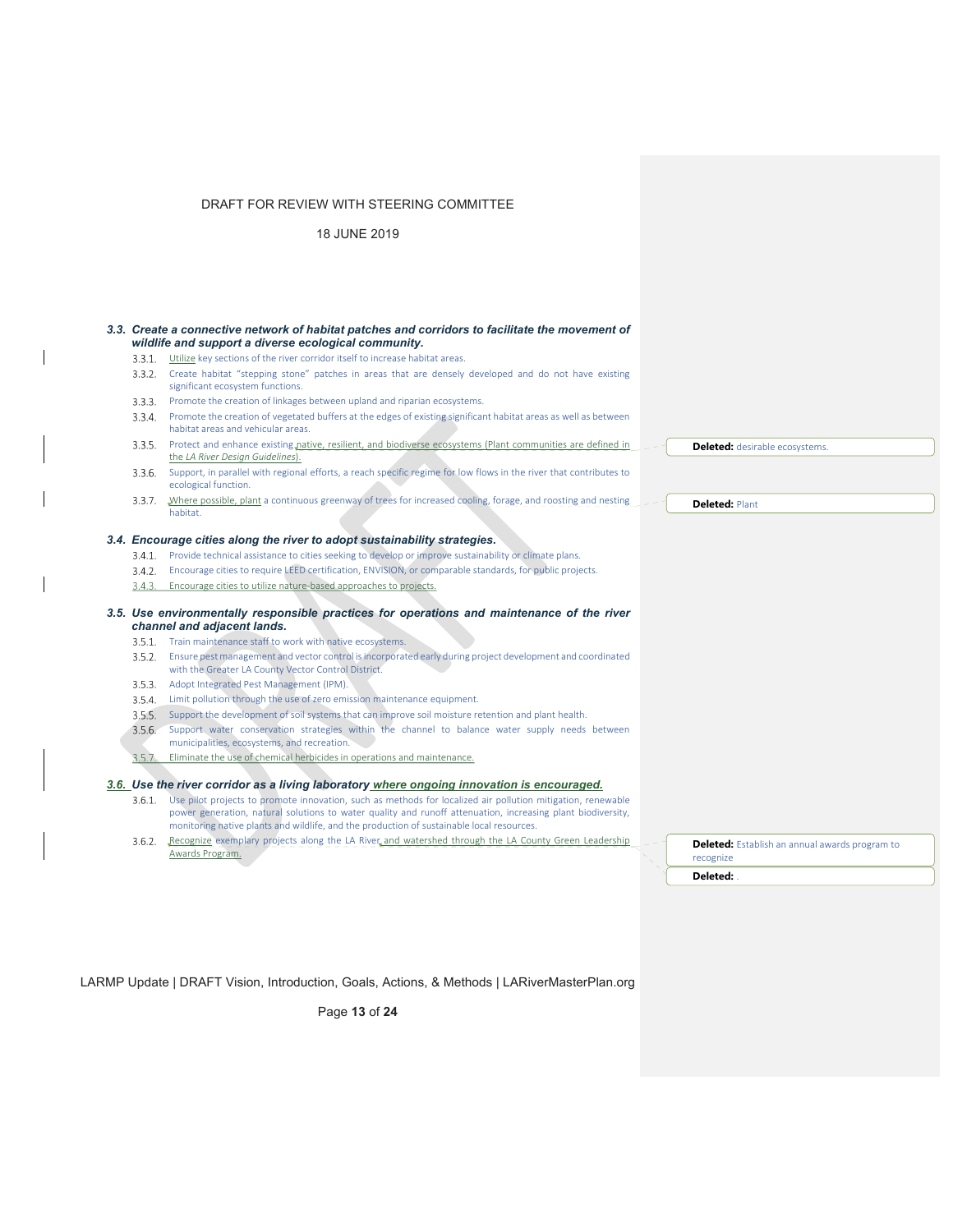18 JUNE 2019

## **4. Enhance opportunities for equitable access to the river corridor.**

Today, ease and availability of access to trails along the LA River is highly variable. About 90 access points connect people to trails that serve 30 of the river's 51 miles. Yet, only one-third of these access points have signs and only 70% connect to sidewalks. Many access points are well served by bus, but only two Metro rail stops fall within a half mile of an access point to the river. It is therefore not surprising that not knowing where to go was among the top five reasons people who participated in community meetings and surveys cited for not visiting the LA River. The LA River is intended to be a resource for use by all of LA County, and to be a resource the river must be accessible and usable.

#### *4.1. Create welcoming access points and gateways to the LA River and LA River Trail to optimize physical access along its length, on both sides.*

- 4.1.1. Make the river trail and gateways universally accessible and inclusive.
- 4.1.2. Prioritize access for areas with limited access or areas that need improvements to existing access points.
- 4.1.3. Prioritize access pear major destinations, including schools, libraries, parks, transit stops, and job centers.

#### *4.2. Increase safe transportation routes to the river.*

- 4.2.1. Coordinate with LA County transportation plans, including Vision Zero, the Bicycle Master Plan, and the Step by Step Pedestrian Plan.
- 4.2.2. Provide pedestrian and bicycle connections across the river every half-mile.
- Require all new pedestrian or road bridges over the river to provide pedestrian and bicycle access to the river trail.
- 4.2.4. Provide continuous pathways between the river and nearby recreation spaces.
- 4.2.5. Encourage cities to adopt complete streets policies to better connect neighborhoods to the river. 4.2.6. Increase the extent of multi-use trails that connect to the river with separate paths for active transport, pedestrians, and equestrians.
- 4.2.7. Coordinate with transportation planning to enhance public transit to and along the river.
- 4.2.8. Coordinate with transportation planning to encourage transit lines that cross the river to have stops that provide access to the river trail.
- 4.2.9. Promote the use of public transportation to connect to the river trail.
- 4.2.10. Develop informational materials and signage that highlight the river as an alternative to other modes of transportation to major job centers and destinations.

**Deleted:** access points **Deleted:** projects **Deleted:** projects **Deleted:** and

**Deleted:** all

LARMP Update | DRAFT Vision, Introduction, Goals, Actions, & Methods | LARiverMasterPlan.org

Page **14** of **24**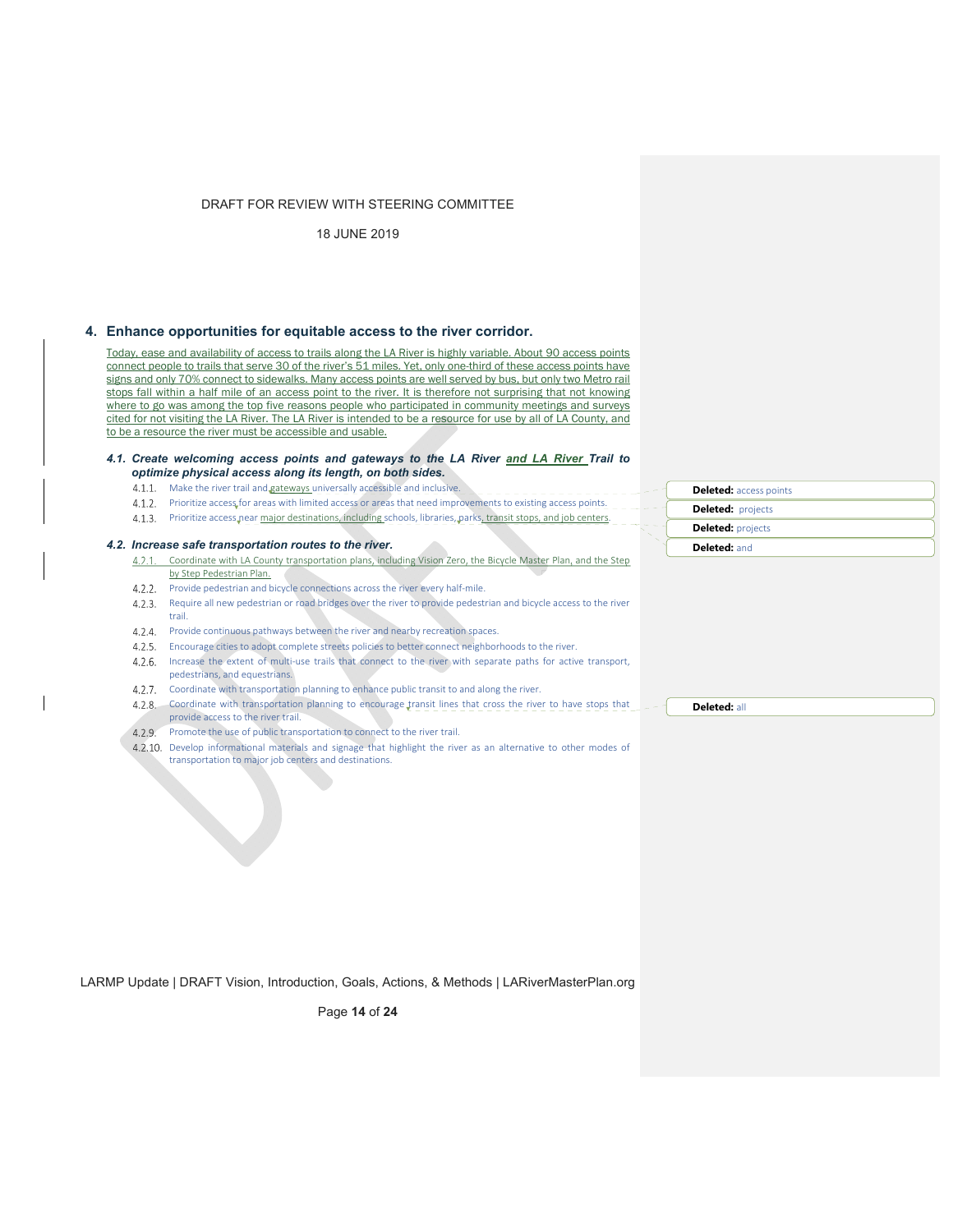18 JUNE 2019

## **5. Goal: Embrace and enhance opportunities for local arts and culture.**

The LA River has been at the heart of Los Angeles history since its founding, when Indigenous and Spanish cultures relied on the river as a community resource. While some historical structures remain, other histories have been lost and deserve to be recovered and retold. The river should also reflect the diversity of its neighboring cultures, communities and organizations, and include the provision of space for cultural uses along its course. As an iconic part of the Los Angeles County landscape, the LA River has long captured the imagination of photographers, painters, and other artists as well. Its banks have been used to host performances and collaborative art, as a projection screen, and as a canvas, with at least two dozen feature films having used the river as a backdrop. LA County has the opportunity to be at the forefront of creating high quality arts and cultural experiences that support the adaptation of an industrial landscape and flood channel into a major cultural destination that draws residents and tourist alike and promotes the equitable inclusion of LA County's diverse cultural sector and local communities.

#### *5.1. Develop a comprehensive 51-mile arts and culture corridor along the river.*

- $5.1.1.$ Site permanent civic art, temporary art installations, cultural amenities, and cultural facilities along the river where appropriate. 5.1.2. Encourage incubation of diverse talent through commissions for local as well as regional and national artists
- and cultural organizations.
- 5.1.3. Secure reliable funding for art and cultural projects along the river.

#### *5.2. Integrate artists, cultural organizations, and community members in planning processes and project development along the river.*

- 5.2.1. Create a framework for arts and cultural asset mapping to identify preliminary resources and opportunities along the 51 miles of the LA River.
- 5.2.2. Share, monitor, and cultivate the asset mapping on the LA County Department of Arts and Culture website, and help reaffirm and build the LA River community as a vital and growing county resource.  $\Box \Box \Box$
- 5.2.3. Use both quantitative and qualitative data in planning arts and cultural activities along the river.

#### *5.3. Galvanize the LA River cultural identity.*

- 5.3.1. Activate the river by creating ongoing opportunities for cultural activities, gatherings, festivals, art, and performance along the river $\sqrt{2}$  - - - - -
- 5.3.2. Support community-based arts and cultural organizations along the river, and actively promote river spaces to local groups and communities as available for their use.
- 5.3.3. Integrate civic art commissions and community engagement into the design criteria of the river corridor, including interpretive signage, cultural markers, interactive displays and other media, functional art, cultural amenities, and cultural facilities.

#### *5.4. Streamline permitting processes for artwork and cultural activities along the river.*

- 5.4.1. Simplify permitting for permanent art along the river. \_\_\_\_\_\_\_\_\_\_\_\_\_\_\_\_\_\_\_\_\_\_\_\_\_\_
- 5.4.2. Simplify permitting for holding events and performances along the river.  $\Box$

#### **Deleted:** local

**Deleted:** ongoing **Deleted:** with research developed over a one year period Deleted: an interactive platform on **Deleted:** County **Deleted:** wherever possible **Deleted: Deleted:** Create **Deleted: Deleted:** A

| <b>Deleted: Streamline</b> |
|----------------------------|
| Deleted: the               |
| <b>Deleted: process</b>    |
| <b>Deleted: Streamline</b> |
| Deleted: the               |
| <b>Deleted: process</b>    |

LARMP Update | DRAFT Vision, Introduction, Goals, Actions, & Methods | LARiverMasterPlan.org

Page **15** of **24**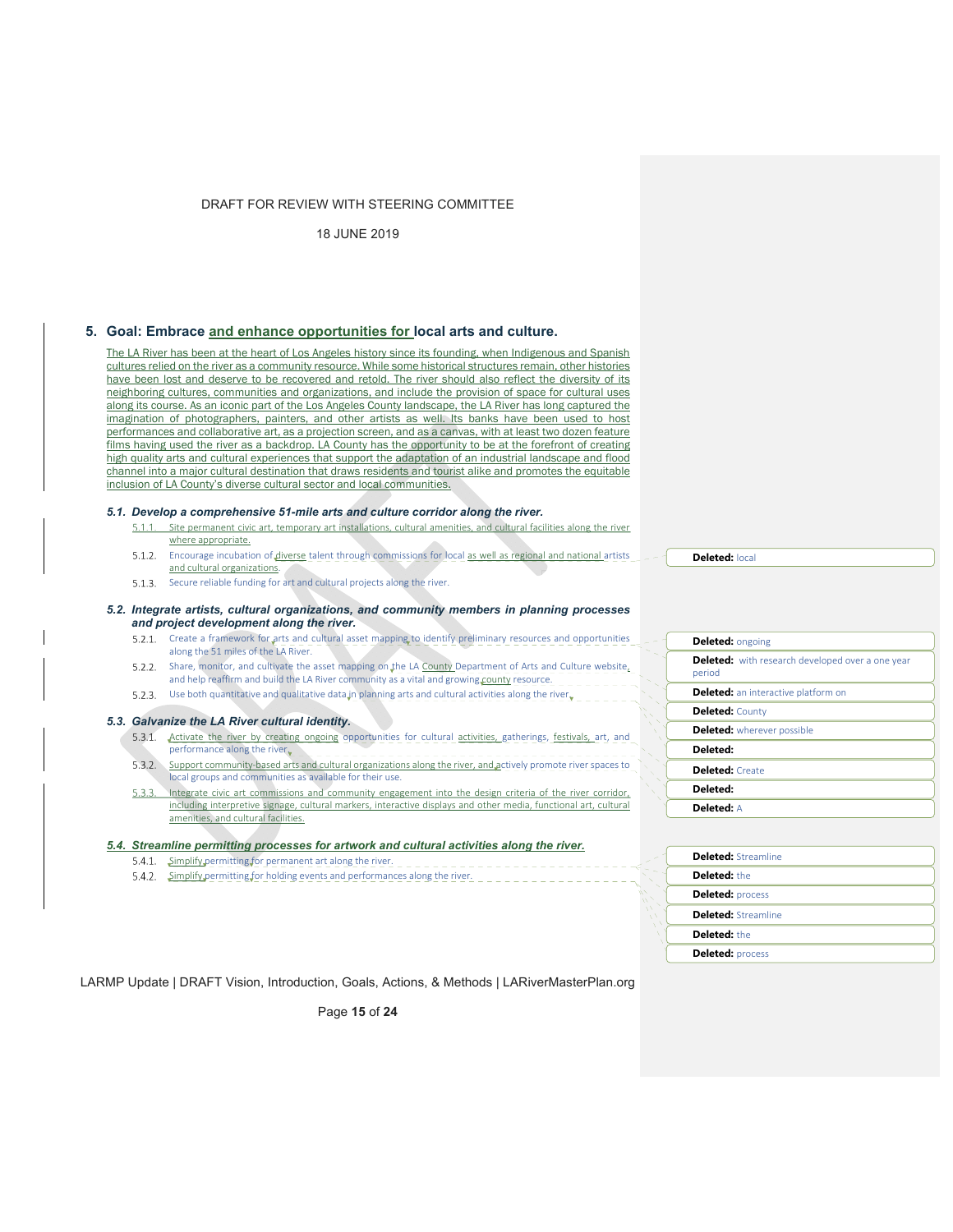18 JUNE 2019

## **6. Goal: Address potential adverse impacts to housing affordability and people experiencing homelessness.**

Since 2000, LA County residents have been paying more for housing. The median owner-occupied home value has gone up by over 50%, from \$298,800 to \$465,900 between 2000 and 2016 (in 2016 dollars). Among renters, the percentage of household income spent on housing went up from 28 to 35% in the same time period. About a third (32%) of renters in the county are severely rent burdened, meaning they spend more than half of their income on rent. As the affordable housing shortfall has risen, so has the number of people experiencing homelessness, which now exceeds 50,000 people across LA County. Approximately 7,000 persons experiencing homelessness are living in neighborhoods adjacent to the river. As the LA River moves toward the vision of becoming 51 miles of connected open space, it is critical to consider how this vision will impact housing and homelessness. With the goal of increasing parks and open space, there is potential to negatively impact housing affordability. It is therefore important to proactively implement a meaningful strategy for preventing displacement and ensuring continuing affordability of housing in river adjacent communities. It is possible to improve neighborhoods without causing negative effects of gentrification.

## *6.1. Create an ongoing forum for the coordination of housing and community stabilization strategies along the river.*

6.1.1. To ensure oversight and implementation of housing and community stabilization strategies, establish an LA River Housing Affordability Task Force that includes representatives from the County and river adjacent cities, as well as key community stakeholders, including affordable housing advocates and representatives of communities directly experiencing displacement. Provide funding for staffing or consultants to support the Task Force.

#### *6.2. Require a housing impact assessment be completed as part of the planning for all sizable river improvement projects*

- Develop an assessment tool to evaluate whether projects are likely to significantly impact housing affordability.
- 6.2.2. Prior to committing County resources to river projects or approving permits that impact the river right-of-way, require completion of a concise assessment of affordable housing needs and opportunities. The extent of analysis required should vary depending on the scale of the river project, but each assessment should include:
	- an analysis of the potential impact of the proposed project on housing affordability and displacement.
	- a summary of existing affordable housing programs and projects serving the community including any existing affordable housing developments with affordability restrictions scheduled to expire.
	- a 'community roadblock analysis' which identifies local barriers to approval of supportive housing in the surrounding community.
	- an analysis of the existing stock of currently unsubsidized but affordable market rate rental housing in the area surrounding the project
	- a list of specific sites which could be appropriate for development of supportive housing for persons experiencing homelessness.
	- an affordable and supportive housing strategy outline tailored to the local needs and opportunities.

**Deleted:** including

**Deleted:** *a*

LARMP Update | DRAFT Vision, Introduction, Goals, Actions, & Methods | LARiverMasterPlan.org

Page **16** of **24**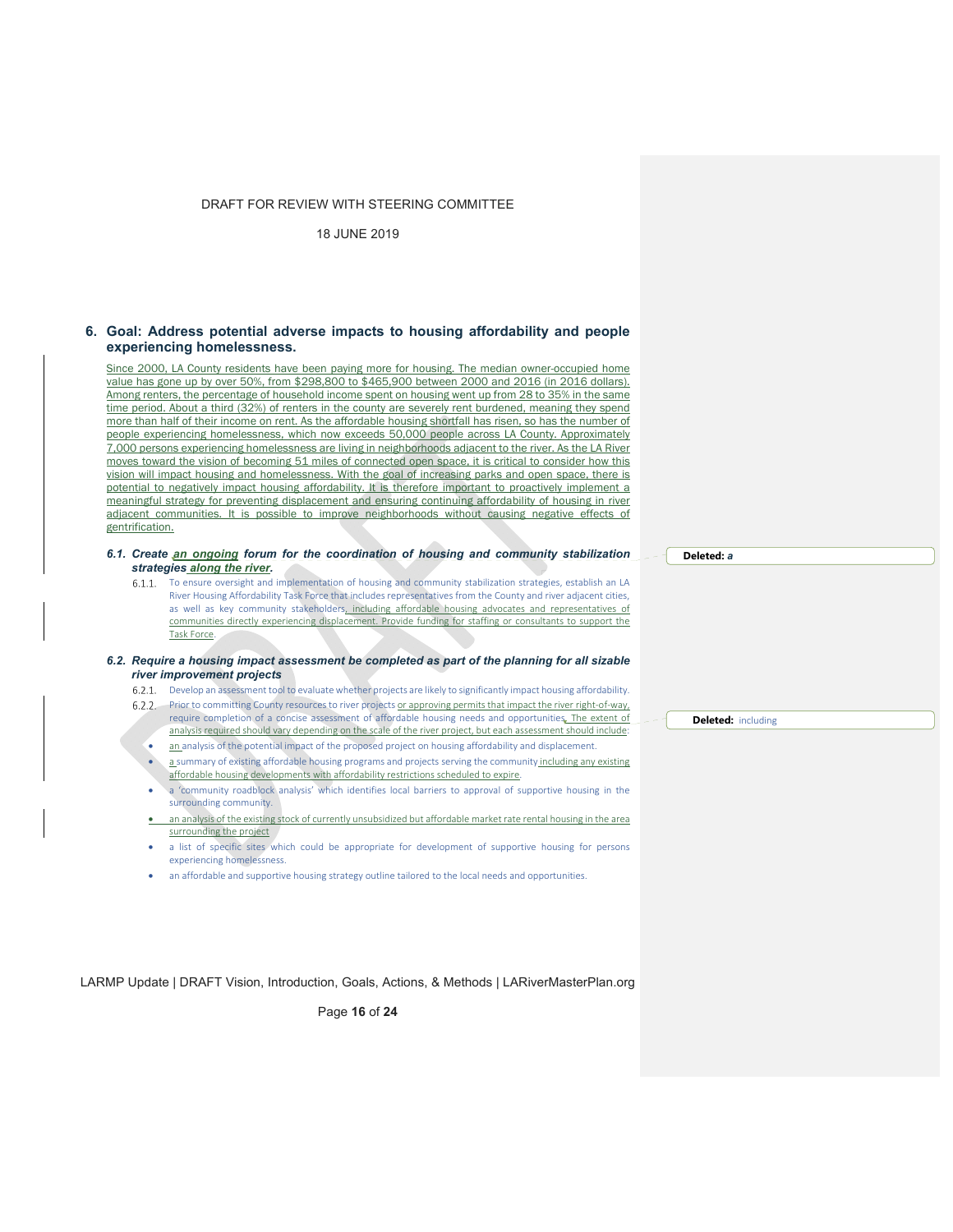18 JUNE 2019

#### *6.3. Increase units of affordable housing within one mile of the river.*

- Encourage a mix of supportive housing, affordable rental, and affordable homeownership units in both new construction and preservation buildings.
- Expand the LA County Community Development Commission's Home Ownership Program (HOP) to provide additional affordable homeownership opportunities in river adjacent communities.
- 6.3.3. Designate river adjacent communities at risk of increased displacement as priority areas for County affordable housing investment.
- Publicly report on the progresstoward this goal annually through the LA River Housing Affordability Task Force.
- *6.4. Develop an affordable housing land bank authority, land acquisition loan fund, or similar organization to strategically purchase land along the river and hold it for future development as affordable housing or permanent supportive housing.*
	- Commission a study to identify all public agency owned land within one mile of the LA River and identify surplus or underutilized sites appropriate for development of affordable or supportive housing, including sites where housing could be collocated with other uses.
	- Designate and fund a single land bank or similar entity within county government or an outside partner to:  $6.4.2.$ ● coordinate site acquisition and financing river-wide.
		- Initially target land acquisition efforts largely (but not exclusively) in areas identified as facing the greatest risk of displacement.
		- Partner with local agencies and community-based organizations to manage community planning processes to identify local priorities for development in each area.
		- Manage RFPs or other public process for selecting housing developers for disposition or joint development projects.
		- Transfer ownership of land to local nonprofit housing providers, or other long‐term owners when sufficient local capacity exists.
		- Recapture land purchase funds for reuse in future sites to the extent possible.

#### *6.5. Secure funding for affordable housing in parallel with funding for river projects.*

- 6.5.1. As new financing tools are created to fund river improvements, set aside a portion of funding to support land acquisition and affordable housing whenever possible. While many infrastructure financing sources will not allow use for affordable housing, using a portion of river specific funding for housing, when possible, can leverage additional affordable housing financing and expand the amount of affordable housing built adjacent to the river.
- 6.5.2. Commission a study of the potential for an affordable housing specific tax increment financing tool as a means of significantly expanding funding for affordable housing along the river by capturing a small share of future growth in property tax revenue exclusively for affordable housing.
- 6.5.3. Leverage existing housing subsidies to finance permanent supportive housing for people formerly experiencing homelessness on key sites adjacent to the river.
- 6.5.4. Require all residential projects with a commitment of County resources, such as funding or land, to set aside at least 25% of the units to be affordable to extremely low, very low, and low-income households.

**Deleted:** *trust,*  **Deleted:** *.*

**Deleted:** seek opportunities to

| <b>Deleted: Explore</b>                                                                |  |
|----------------------------------------------------------------------------------------|--|
| <b>Deleted:</b> use of Enhanced Infrastructure Financing<br>Districts (EIFDs) or other |  |
| <b>Deleted:</b> mechanisms to fund                                                     |  |
| Deleted:                                                                               |  |

LARMP Update | DRAFT Vision, Introduction, Goals, Actions, & Methods | LARiverMasterPlan.org

Page **17** of **24**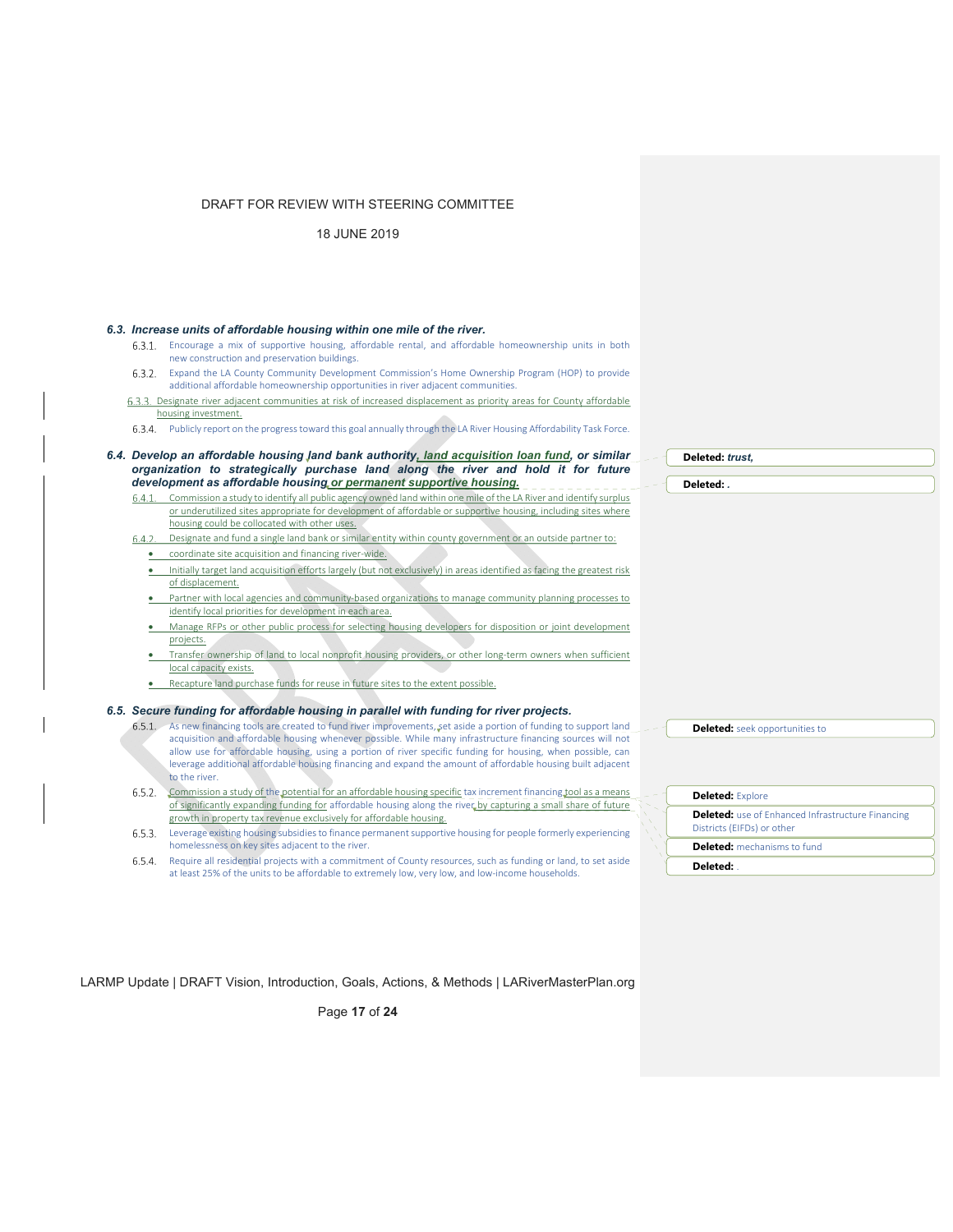18 JUNE 2019

# *6.6. Incentivize stronger tenant protection policies along the river.*

- Develop resources to expand tenant education and counseling, and inform tenants living adjacent to river improvement projects about the availability of counseling services, including those available through LA County Department of Consumer and Business Affairs.
- 6.6.2. Develop resources and provide technical assistance to encourage cities to adopt stronger tenant protection policies, including rent stabilization and just cause for evictions.
- Fund a grant program to provide staffing support to community‐based organizations in high‐risk communities to conduct direct outreach and counseling to tenants at risk of displacement.
- $6.6.4.$ Expand County funding for eviction legal defense services for tenants, and target this resource to areas of the county (including many river adjacent communities) likely to experience concentrated displacement.
- Prioritize river investment programs in communities that have established tenant protections. 6.6.5.

#### *6.7. Support persons experiencing homelessness along the river by coordinating outreach and by building new permanent supportive housing.*

- 6.7.1. Identify sites for permanent supportive housing within 1 mile of the river.
- 6.7.2. Coordinate and support existing efforts to provide temporary and interim supportive housing until the implementation of permanent solutions.
- 6.7.3. Coordinate and support existing efforts of the County's coordinated homeless outreach system and their work along the LA River.
- Connect persons living in or near the river to the coordinated entry system for access to housing opportunities for which they are eligible.
- 6.7.5. Build on the platform provided through Measure H to support more local cities in developing proactive homeless support programs and policies.

#### *6.8. Integrate best practices for working with persons experiencing homelessness utilizing the river corridor.*

- 6.8.1. Review and update guidelines for clearing of encampments along the river to increase notification timelines and coordination with outreach teams.
- 6.8.2. Continue and improve the LA County Public Works temporary sanitation stations program while developing more robust sanitation facilities.
- 6.8.3. Provide, at a regular cadence of approximately every mile, permanent facilities for sanitation that are regularly maintained, staffed, and coordinated with river amenities.
- 6.8.4. Coordinate with the River Rangers program to train rangers to interact with persons experiencing homelessness.

**Deleted:** *<#>Help protect the affordability of existing stable neighborhoods through the promotion of community ownership of land.¶ <#>*Create a 'start up' fund to provide modest grants to support the development of local community land trust organizations (including land trusts sponsored by existing community organizations).¶ *<#>*Provide technical assistance grants to promote the

creation of community land trusts.¶ *<#>Support*

**Deleted:** of the County's

LARMP Update | DRAFT Vision, Introduction, Goals, Actions, & Methods | LARiverMasterPlan.org

Page **18** of **24**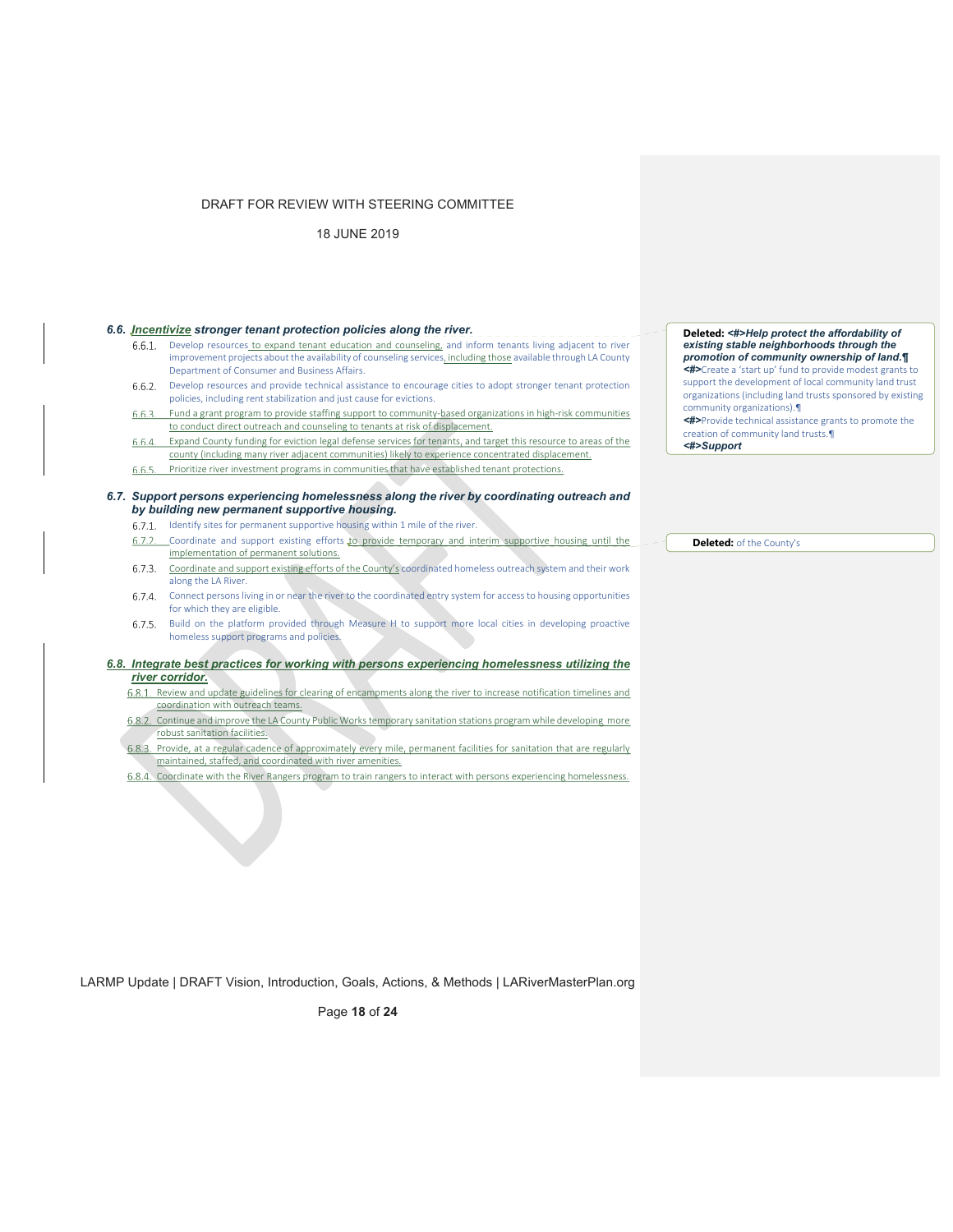18 JUNE 2019

## **7. Goal: Foster opportunities for continued community engagement, development, and education.**

Among the hundreds of community groups that are present along the river, there are over three dozen organizations and initiatives that focus on the river itself, some of which have been active for over three decades. Healthier, more socially connected communities were the third most important river-related issue for community members. The LA River's connection to the region's history, ecology, and culture makes it a prime venue and tool for both community engagement and education. Community members felt it was most important for people to learn how the river benefits and supports the environment (38%); ecology, habitat, and vegetation (33%); and current hydrology and uses of the river (21%). Though some adjacent communities currently take advantage of the river, a reimagined river with increased activity could serve as a platform and front door for all surrounding communities.

#### *7.1. Provide spaces for people of all ages and abilities to learn about the ecology, hydrology, engineering, and cultural and natural history of the river and its watershed.*

- 7.1.1. Install interpretive signage, cultural markers, interactive displays, or other media that reflect community input and local culture.
- 7.1.2. Create outdoor classroom spaces that can be used by schools.
- 7.1.3. Prioritize connectivity to the river from schools, cultural centers, and other education facilities.

*7.2. Develop educational materials for people of all ages to learn more about the past, present, and future of the river corridor; natural resource protection; and the wildlife and water of the LA River.* 

Work with educational institutions to develop sample curricula for teachers of students of different ages to use when bringing their classes to the river.

- 7.2.2. Develop self-guided educational tours.
- 7.2.3. Coordinate with the River Rangers program to provide educational tours that feature Traditional Ecological Knowledge.
- 7.2.4. Work with Native American communities to develop a curriculum telling the history of indigenous peoples whose lives and traditions depend on the LA River.
- *7.3. Engage populations indigenous to the region to celebrate and document the river's role in indigenous culture.*

Foster an ongoing conversation and collaboration with Native American communities about the LA River.

- 7.3.2. Streamline the permitting process for access to traditional religious, cultural, and ceremonial spaces along the LA River corridor.
- 7.3.3. Utilize place names from Native languages in signage along the LA River.

**Deleted:** *history*

**Deleted:** *and*

**Deleted:** Develop sample curriculums

LARMP Update | DRAFT Vision, Introduction, Goals, Actions, & Methods | LARiverMasterPlan.org

Page **19** of **24**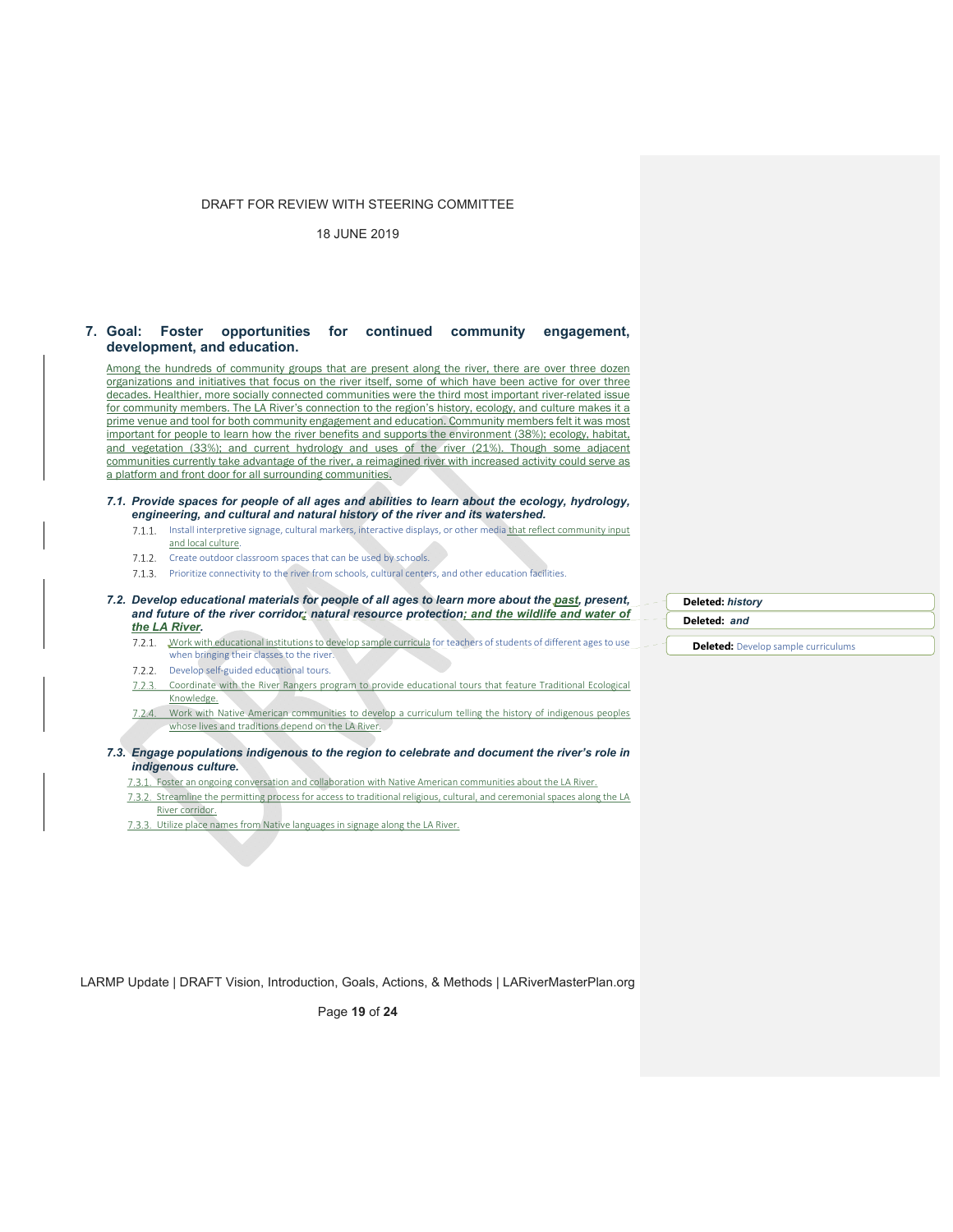18 JUNE 2019

#### 7.4. Promote the river and natural ecosystem as an economic asset to surrounding *communities.*

- Utilize local resources and workforce to design, build, operate, and maintain projects, art, and amenities along the river, where possible.
- 7.4.2. Work with homeless service providers to identify opportunities to train and match individuals experiencing homelessness with jobs or other vocation training.
- 7.4.3. Encourage local businesses and river-related groups to engage youth in internships related to the river.
- 7.4.4. Promote recreation as an economic resource.
- 7.4.5. Provide workforce training to maintain nature-based projects.

#### *7.5. Improve the interface between the river corridor and adjacent communities.*

- 7.5.1. Visually enhance river boundaries.
- 7.5.2. Encourage existing river-adjacent development to orient its "front door" toward the river and public transportation.
- 7.5.3. Integrate cultural markers and signage.
- 7.5.4. Continue to solicit input from communities along the river throughout implementation of this plan and hold community meetings to update residents on the progress of plan implementation.
- 7.5.5. Require that County funded infrastructure and open space projects engage local residents and community stakeholders in planning.
- Ensure the physical design of river improvements is consistent with the physical and social character and culture of each neighboring community.
- 7.5.7. Identify community vulnerabilities, such as displacement risk, flood risk, or climate vulnerability, and associated impacts with regard to river improvement projects.
- 7.5.8. Develop a project mitigation strategy for identified threats to community and resident stability, particularly forces of economic displacement<sub>e</sub> flood risk, and climate risk. **Depicted: Deleted: Deleted: Deleted: Deleted:**

LARMP Update | DRAFT Vision, Introduction, Goals, Actions, & Methods | LARiverMasterPlan.org

Page **20** of **24**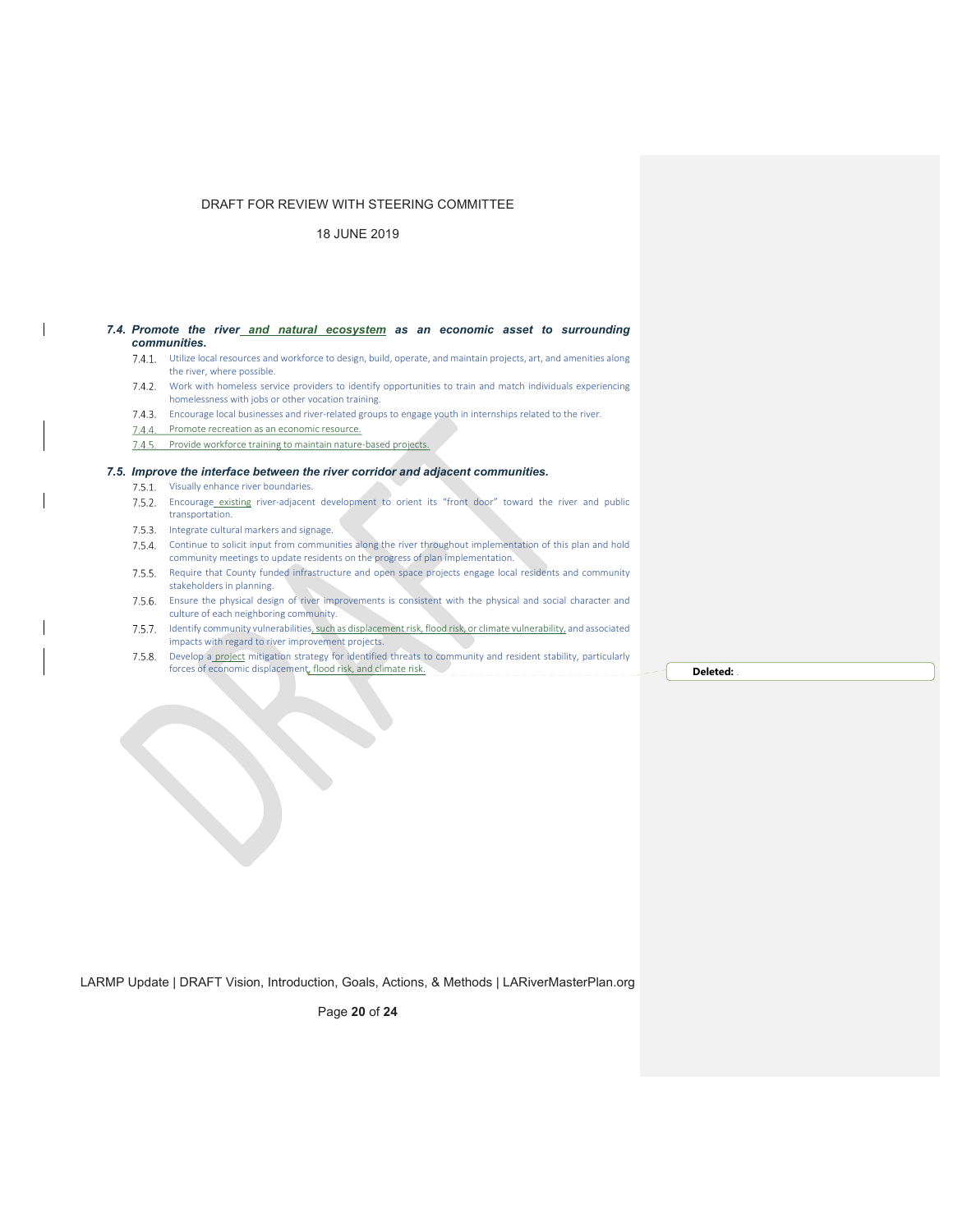18 JUNE 2019

## **8. Improve local water supply reliability.**

More than 50% of the region's water supply is imported from the Colorado River, the Sacramento-San Joaquin River Delta, and the Eastern Sierras. In the Los Angeles Basin, 57% of water is imported, 34% comes from groundwater, and 9% is sourced from recycled water, water conservation measures, and local surface water diversions. In community meetings and surveys, supplementing water supply was the second most important issue related to the LA River for participants, identified by 48% of participants. Increasing population, regulatory requirements, natural disasters, and demands on the water system accentuate decreasing reliability in the sources of imported water supplies that is caused by cyclical droughts and climate change. Dry weather and wet weather flows in the LA River present opportunities to develop and diversify local water resources to reduce dependence on imported water and increase the reliability and resiliency of the region's water supply.

## *8.1. Capture and treat stormwater and dry weather flows before they reach the river channel for groundwater recharge, direct use, or release for downstream beneficial uses.*

- 8.1.1. Encourage and incentivize water capture and direct use on public and private properties.
- 8.1.2. Provide incentives for private property owners to capture and treat stormwater on site.
- 8.1.3. Coordinate dry‐weather flow efforts among jurisdictions and along the tributaries and other sub‐watersheds.
- 8.1.4. Implement stormwater capture projects within the watersheds and along the tributaries of the LA River.

#### *8.2. Divert and treat stormwater and dry weather flows within the river channel for groundwater recharge, direct use as recycled water, and to supply water for parks and ecological areas.*

- 8.2.1. Implement direct diversion and treatment projects for recharge in the Central Basin.
- 8.2.2. Implement direct diversion and treatment projects for use as recycled water.
- 8.2.3. Consider direct diversions from the channel for use in river adjacent parks and ecological areas.

#### *8.3. Employ and encourage efficient water use.*

- 8.3.1. Conduct an inter-institutional study on climate change impacts to water supply planning in the LA Basin.
- 8.3.2. Apply the latest accepted climate change prediction models to water supply planning.
- Encourage and incentivize households and neighborhoods to adopt best practices in water management.
- 8.3.4. Provide incentives for new projects to utilize Waterwise methods.
- Encourage water conservation, water use efficiency measures, and the use of recycled or on‐site collected water for irrigation in new developments, retrofit projects, parks, and ecological areas.

#### *8.4. Improve facility operations and maintenance.*

- 8.4.1. Expand coordination between responsible to streamline operations and maintenance, facility management, funding, and permitting.
- 8.4.2. Review and update operations and maintenance protocols and best practices.
- 8.4.3. Implement new technologies such as real-time monitoring, reporting, and controls.

| Deleted: in                                                                                      |  |
|--------------------------------------------------------------------------------------------------|--|
| <b>Deleted:</b> Upper Los Angeles                                                                |  |
| <b>Deleted: area</b>                                                                             |  |
| <b>Deleted:</b> <#>Implement stormwater capture projects<br>in the Lower Los Angeles River area. |  |
| Deleted: a                                                                                       |  |
| <b>Deleted: project</b>                                                                          |  |
| Deleted: a                                                                                       |  |
| <b>Deleted: project</b>                                                                          |  |
| <b>Deleted: Encourage</b>                                                                        |  |

**Deleted:** *reaching*

LARMP Update | DRAFT Vision, Introduction, Goals, Actions, & Methods | LARiverMasterPlan.org

Page **21** of **24**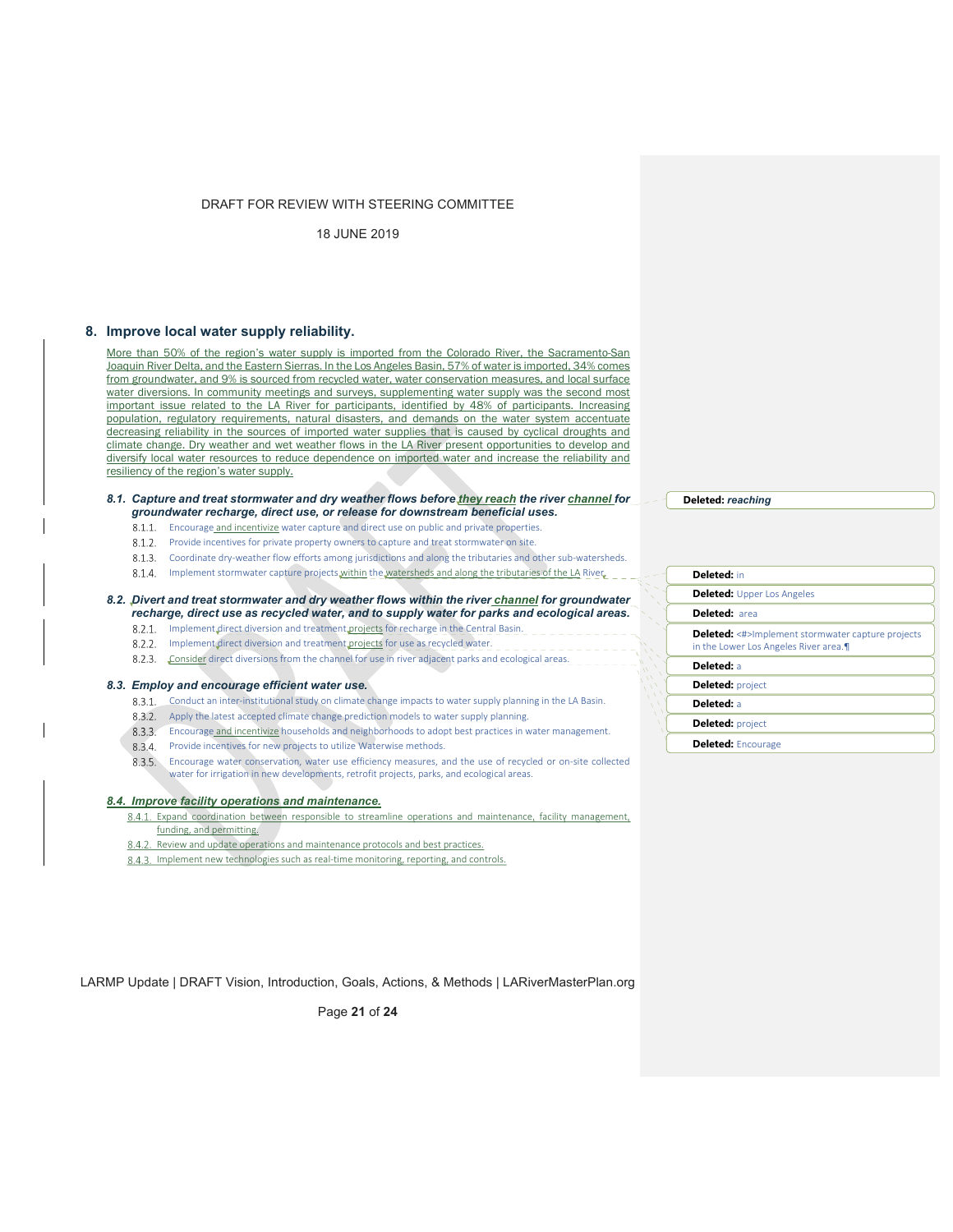18 JUNE 2019

## *8.5. Continue measures to clean up the regional groundwater aquifers.*

- Explore state legislation to empower local agencies, and provide technical and financial support for improvement of water quality on local systems and remedy regional groundwater threats
- 8.5.2. Coordinate with the Upper Los Angeles River Area (ULARA) Watermaster, the water purveyors, and the responsible parties to advance groundwater remediation and improve the management and use of the San Fernando Groundwater Basins.
- Coordinate with the Water Replenishment District, the water purveyors, and the responsible parties to advance groundwater remediation and improve the management and use of the Central and West Coast Groundwater Basins.

LARMP Update | DRAFT Vision, Introduction, Goals, Actions, & Methods | LARiverMasterPlan.org

Page **22** of **24**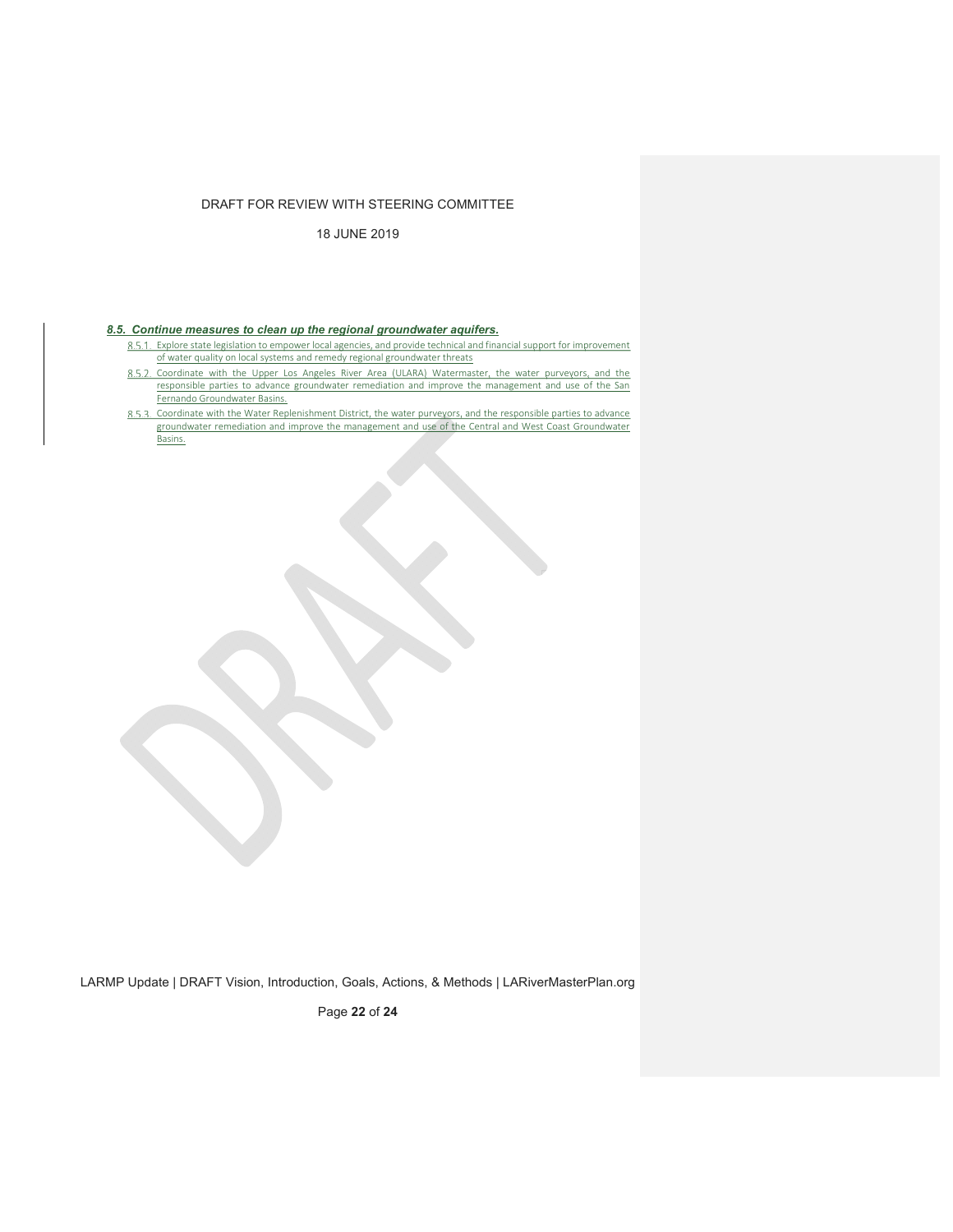18 JUNE 2019

## **9. Goal: Promote healthy, safe, clean water.**

The LA River is an impaired water body with multiple beneficial uses and regulated pollutants. While over 800 water quality improvement projects are planned or have been completed within the river's watershed, additional efforts are needed to meet established water quality targets. In many locations there are enough projects proposed or constructed to meet water quality requirements on the river's main stem. However, there is much uncertainty in the funding and implementation of these plans to keep pace with the approved planned milestones.

#### *9.1. Improve water quality and contribute to the attainment of water quality requirements to protect public and environmental health.*

- $9.1.1$ Develop corridor-based water quality projects and programs, leading to implementation and operations and maintenance.
- 912 Support, encourage, and incentivize watershed water quality project and program development, implementation, and operations and maintenance.

#### *9.2. Coordinate water quality improvements with Measure W.*

- 9.2.1. Support the establishment of an oversight committee to direct efforts following any new or existing regional funding initiatives.
- 9.2.2. Follow prescriptive watershed planning along with adaptive management practices as detailed in the regional Watershed Management Programs/Enhanced Watershed Management Programs (WMPs/EWMPs)..
- 9.2.3. Assist with establishing procedures for a credit program to assist property owners.
- 9.2.4. Provide technical and/or financial support for: feasibility studies; water quality planning; resilience planning; real property acquisition for project development; pilot projects to test new technologies and/or methodologies focused on water quality, local water supply, and community investments; and retrofit programs.

9.3. Coordinate with the Watershed Management Program/Enhanced Watershed Management *Program (WMP/EWMP) Groups.* 

- Ensure development within the watershed incorporates low impact development techniques to increase infiltration and capture throughout the built watershed.
- Expand stormwater capture for groundwater recharge, increase distributed stormwater capture, and reduce effective imperviousness in the watershed, prioritizing nature-based solutions where possible.
- Actively coordinate with the Upper Los Angeles River, Los Angeles River Upper Reach 2, and Lower Los Angeles River watershed management groups to develop regional and distributed projects and programs that contribute to meeting goals for regional water quality improvement.
- 9.3.4. Prioritize the removal of pollutants of concern according to timelines contained within the implementation plans and the Clean Water Act.
- Prioritize catchments where needs are greater than can be met with planned or developed projects.
- 9.3.6. Continue to implement and enforce regional policies for green streets, low impact development, and other watershed improvement initiatives.
- 9.3.7. Prioritize nature-based solutions to improve water quality.
- 9.3.8. Publicize water quality metrics and monitoring results.

LARMP Update | DRAFT Vision, Introduction, Goals, Actions, & Methods | LARiverMasterPlan.org

Page **23** of **24**

## **Deleted:** Establish

| Deleted:                                                                                                                            |
|-------------------------------------------------------------------------------------------------------------------------------------|
|                                                                                                                                     |
| <b>Deleted:</b> <#>Incentivize watershed project<br>development, implementation, and operations and<br>maintenance.<br><#>Fstablish |
| Deleted: ¶                                                                                                                          |
| Deleted: ¶                                                                                                                          |
| <b>Deleted:</b> and regional                                                                                                        |
| Deleted: ¶                                                                                                                          |
| Deleted: ¶                                                                                                                          |
|                                                                                                                                     |

**Deleted:** ¶